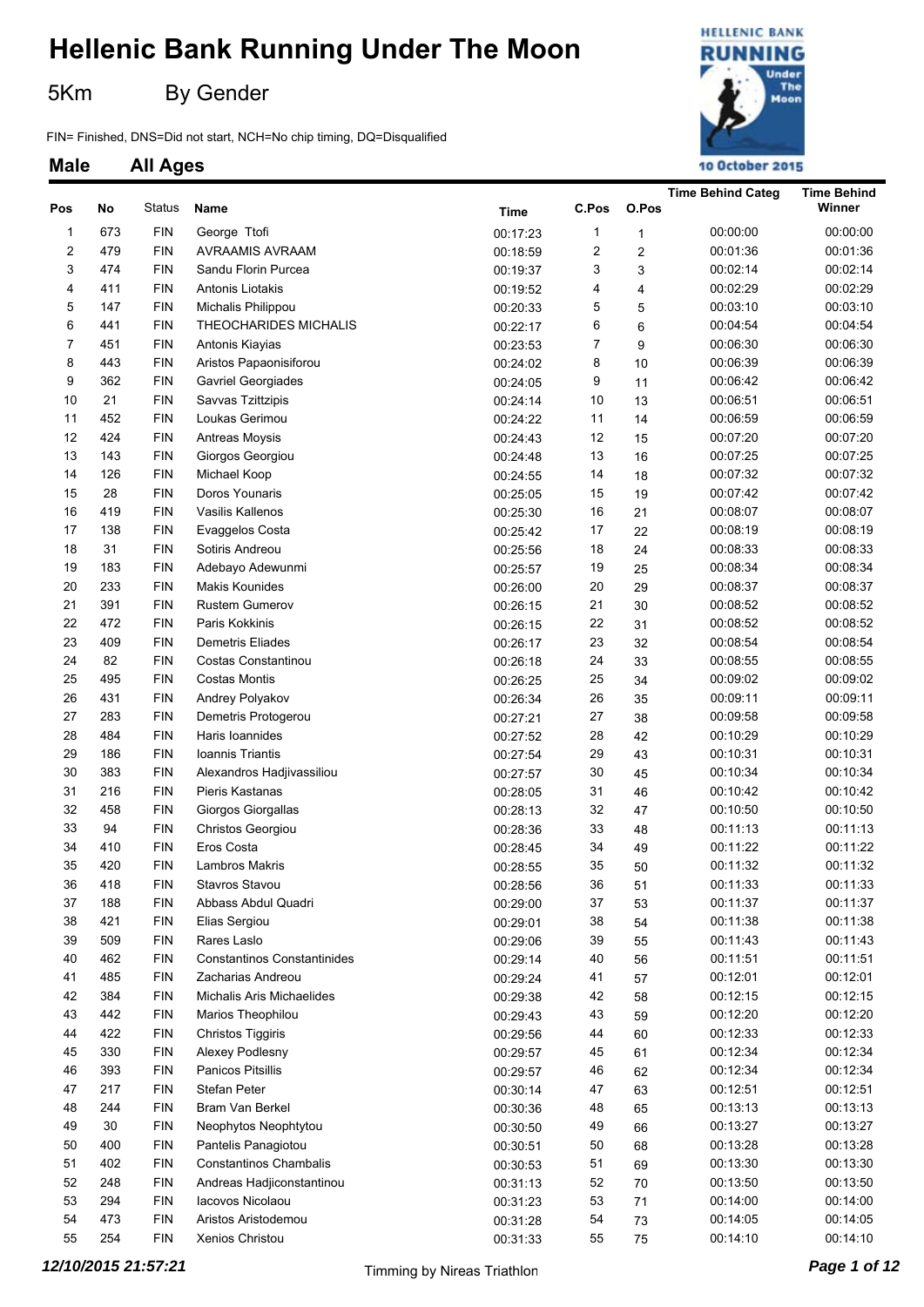5Km By Gender

FIN= Finished, DNS=Did not start, NCH=No chip timing, DQ=Disqualified



|     |                |            |                             |             |       |       | <b>Time Behind Categ</b> | <b>Time Behind</b> |
|-----|----------------|------------|-----------------------------|-------------|-------|-------|--------------------------|--------------------|
| Pos | No             | Status     | Name                        | <b>Time</b> | C.Pos | O.Pos |                          | Winner             |
| 56  | 447            | <b>FIN</b> | Marios Vasiliou             | 00:31:35    | 56    | 77    | 00:14:12                 | 00:14:12           |
| 57  | 298            | <b>FIN</b> | Nicolas Lanitis             | 00:32:00    | 57    | 80    | 00:14:37                 | 00:14:37           |
| 58  | 40             | <b>FIN</b> | Andreas Georgiou            | 00:32:08    | 58    | 82    | 00:14:45                 | 00:14:45           |
| 59  | 164            | <b>FIN</b> | Petros Kettenis             | 00:32:19    | 59    | 84    | 00:14:56                 | 00:14:56           |
| 60  | 489            | <b>FIN</b> | Stephanos Michaelides       | 00:32:40    | 60    | 87    | 00:15:17                 | 00:15:17           |
| 61  | 481            | <b>FIN</b> | Andreas Fackler             | 00:32:47    | 61    | 88    | 00:15:24                 | 00:15:24           |
| 62  | 504            | <b>FIN</b> | Sebastian Pollington        | 00:32:51    | 62    | 89    | 00:15:28                 | 00:15:28           |
| 63  | 457            | <b>FIN</b> | Andreas Kyriakou            | 00:32:56    | 63    | 91    | 00:15:33                 | 00:15:33           |
| 64  | 465            | <b>FIN</b> | <b>Phivos Michael</b>       | 00:33:04    | 64    | 94    | 00:15:41                 | 00:15:41           |
| 65  | 490            | <b>FIN</b> | MARIOS NICOLAOU             | 00:33:09    | 65    | 95    | 00:15:46                 | 00:15:46           |
| 66  | $\overline{c}$ | <b>FIN</b> | Andreas Stavrou             | 00:33:11    | 66    | 97    | 00:15:48                 | 00:15:48           |
| 67  | 450            | <b>FIN</b> | Antonis Andreou             | 00:33:11    | 67    | 98    | 00:15:48                 | 00:15:48           |
| 68  | 448            | <b>FIN</b> | CHRISTOS GEORGIOU           | 00:33:15    | 68    | 99    | 00:15:52                 | 00:15:52           |
| 69  | 16             | <b>FIN</b> | Andys Telemachou            | 00:33:19    | 69    | 100   | 00:15:56                 | 00:15:56           |
| 70  | 15             | <b>FIN</b> | <b>Yiannis Kouvelis</b>     | 00:33:23    | 70    | 101   | 00:16:00                 | 00:16:00           |
| 71  | 258            | <b>FIN</b> | <b>Stelios Agrotis</b>      | 00:33:35    | 71    | 105   | 00:16:12                 | 00:16:12           |
| 72  | 326            | <b>FIN</b> | Spyros Giasemides           | 00:33:54    | 72    | 108   | 00:16:31                 | 00:16:31           |
| 73  | 394            | <b>FIN</b> | Pavlos Giorkas              | 00:33:57    | 73    | 109   | 00:16:34                 | 00:16:34           |
| 74  | 297            | <b>FIN</b> | Petros Nicolaou             | 00:34:00    | 74    | 110   | 00:16:37                 | 00:16:37           |
| 75  | 96             | <b>FIN</b> | George Paasias              | 00:34:02    | 75    | 112   | 00:16:39                 | 00:16:39           |
| 76  | 503            | <b>FIN</b> | Marios Patsios              | 00:34:14    | 76    | 115   | 00:16:51                 | 00:16:51           |
| 77  | 426            | <b>FIN</b> | Constantinos Papadamou      | 00:34:32    | 77    | 120   | 00:17:09                 | 00:17:09           |
| 78  | 92             | <b>FIN</b> | Panayiotis Agapiou          | 00:34:43    | 78    | 122   | 00:17:20                 | 00:17:20           |
| 79  | 352            | <b>FIN</b> | Polyvios Papapolyviou       | 00:34:49    | 79    | 124   | 00:17:26                 | 00:17:26           |
| 80  | 444            | <b>FIN</b> | Vassilis Vassiliou          | 00:34:52    | 80    | 125   | 00:17:29                 | 00:17:29           |
| 81  | 109            | <b>FIN</b> | <b>Demetris Arvanites</b>   | 00:35:11    | 81    | 128   | 00:17:48                 | 00:17:48           |
| 82  | 255            | <b>FIN</b> | Dinos Martin                | 00:35:49    | 82    | 130   | 00:18:26                 | 00:18:26           |
| 83  | 500            | <b>FIN</b> | Michalis Pouros             | 00:35:52    | 83    | 132   | 00:18:29                 | 00:18:29           |
| 84  | 251            | <b>FIN</b> | Mike Gerousis               | 00:35:59    | 84    | 133   | 00:18:36                 | 00:18:36           |
| 85  | 215            | <b>FIN</b> | Nicolas Christides          | 00:36:05    | 85    | 134   | 00:18:42                 | 00:18:42           |
| 86  | 453            | <b>FIN</b> | Georgios Killa              | 00:36:20    | 86    | 135   | 00:18:57                 | 00:18:57           |
| 87  | 347            | <b>FIN</b> | Nicolas Kyriakides          | 00:36:29    | 87    | 136   | 00:19:06                 | 00:19:06           |
| 88  | 517            | <b>FIN</b> | Alexis Avgoustis            | 00:37:38    | 88    | 141   | 00:20:15                 | 00:20:15           |
| 89  | 449            | <b>FIN</b> | Panos Chrysostomou          | 00:37:39    | 89    | 142   | 00:20:16                 | 00:20:16           |
| 90  | 90             | <b>FIN</b> | Kyriakos Contantinou        | 00:38:00    | 90    | 144   | 00:20:37                 | 00:20:37           |
| 91  | 236            | <b>FIN</b> | Markos Ifantis              | 00:38:16    | 91    | 145   | 00:20:53                 | 00:20:53           |
| 92  | 231            | <b>FIN</b> | Petros Petrou               | 00:38:24    | 92    | 146   | 00:21:01                 | 00:21:01           |
| 93  | 232            | <b>FIN</b> | Chrysanthos Tzapouras       | 00:38:25    | 93    | 147   | 00:21:02                 | 00:21:02           |
| 94  | 337            | <b>FIN</b> | George Evangelou            | 00:38:53    | 94    | 149   | 00:21:30                 | 00:21:30           |
| 95  | 287            | <b>FIN</b> | Marios Kongorozis           | 00:38:57    | 95    | 151   | 00:21:34                 | 00:21:34           |
| 96  | 333            | <b>FIN</b> | Spyros Zisimides            | 00:39:04    | 96    | 153   | 00:21:41                 | 00:21:41           |
| 97  | 454            | <b>FIN</b> | Giorgos Killa               | 00:39:19    | 97    | 158   | 00:21:56                 | 00:21:56           |
| 98  | 44             | <b>FIN</b> | Anastasios Tritas           | 00:40:38    | 98    | 161   | 00:23:15                 | 00:23:15           |
| 99  | 213            | <b>FIN</b> | Charis Michael              | 00:40:41    | 99    | 163   | 00:23:18                 | 00:23:18           |
| 100 | 230            | <b>FIN</b> | Andreas Argyrides           | 00:40:41    | 100   | 164   | 00:23:18                 | 00:23:18           |
| 101 | 37             | <b>FIN</b> | Marios Boutrou              | 00:40:49    | 101   | 167   | 00:23:26                 | 00:23:26           |
| 102 | 48             | <b>FIN</b> | Nicolas Agrotis             | 00:41:52    | 102   | 174   | 00:24:29                 | 00:24:29           |
| 103 | 139            | <b>FIN</b> | Andreas Koliantris          | 00:41:53    | 103   | 176   | 00:24:30                 | 00:24:30           |
| 104 | 142            | <b>FIN</b> | Marios Kinigos              | 00:41:53    | 104   | 177   | 00:24:30                 | 00:24:30           |
| 105 | 243            | <b>FIN</b> | Christos Pagiatzis          | 00:42:03    | 105   | 179   | 00:24:40                 | 00:24:40           |
| 106 | 222            | <b>FIN</b> | <b>FOTIS MARMARAS</b>       | 00:42:05    | 106   | 180   | 00:24:42                 | 00:24:42           |
| 107 | 241            | <b>FIN</b> | <b>Chariton Kangas</b>      | 00:42:06    | 107   | 181   | 00:24:43                 | 00:24:43           |
| 108 | 295            | <b>FIN</b> | Akis Ioannou                | 00:42:06    | 108   | 182   | 00:24:43                 | 00:24:43           |
| 109 | 350            | <b>FIN</b> | Phivos Zomenis              | 00:42:35    | 109   | 184   | 00:25:12                 | 00:25:12           |
| 110 | 257            | <b>FIN</b> | <b>Constantions Stavrou</b> | 00:42:41    | 110   | 186   | 00:25:18                 | 00:25:18           |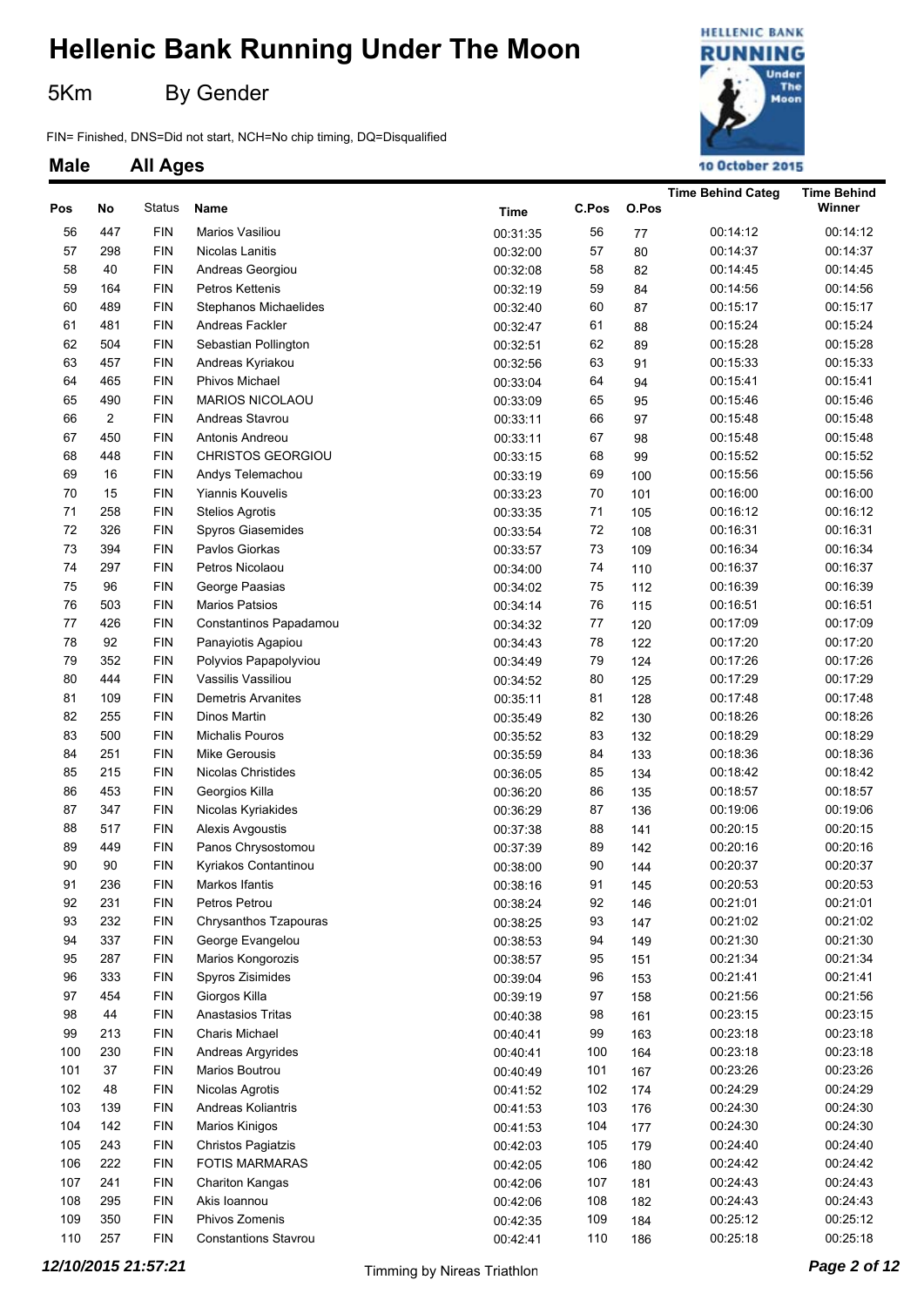5Km By Gender

FIN= Finished, DNS=Did not start, NCH=No chip timing, DQ=Disqualified



#### **Male All Ages**

| <b>Time</b><br><b>FIN</b><br>00:25:19<br>111<br>187<br>Savvas Michaelides<br>00:42:42<br>111<br>00:25:19<br>187<br>112<br>262<br><b>FIN</b><br>112<br>00:25:21<br>00:25:21<br><b>Keith Parker</b><br>188<br>00:42:44<br>113<br>131<br><b>FIN</b><br>113<br>00:26:42<br>00:26:42<br>Michalis Mavros<br>189<br>00:44:05<br>114<br>528<br><b>FIN</b><br>114<br>00:27:16<br>00:27:16<br>George Killas<br>198<br>00:44:39<br>115<br>423<br><b>FIN</b><br>115<br>00:27:20<br>00:27:20<br>Neoptolemos Kallenou<br>200<br>00:44:43<br>116<br>275<br><b>FIN</b><br>116<br>00:27:22<br>00:27:22<br>Christoforos Agamemnonos<br>202<br>00:44:45<br>117<br>291<br><b>FIN</b><br>Sotos Taki<br>117<br>00:27:22<br>00:27:22<br>203<br>00:44:45<br>118<br>305<br><b>FIN</b><br>118<br>00:27:32<br>00:27:32<br>Alex Alexandrou<br>204<br>00:44:55<br>119<br>306<br><b>FIN</b><br>119<br>00:27:32<br>00:27:32<br><b>Tassos Georgiou</b><br>205<br>00:44:55<br>3<br>120<br><b>FIN</b><br>120<br>00:27:35<br>00:27:35<br>Nikos Zyngas<br>207<br>00:44:58<br>121<br>240<br><b>FIN</b><br>121<br>00:27:46<br>00:27:46<br>Alex Boutros<br>208<br>00:45:09<br>122<br>487<br><b>FIN</b><br>122<br>00:28:05<br>00:28:05<br>Pavel Povalyaev<br>212<br>00:45:28<br>123<br>72<br><b>FIN</b><br>123<br>00:28:28<br>00:28:28<br>Michalis P.<br>214<br>00:45:51<br>124<br>166<br><b>FIN</b><br><b>Thodoris Pravitsiotis</b><br>124<br>00:28:57<br>00:28:57<br>224<br>00:46:20<br>125<br>301<br><b>FIN</b><br>125<br>00:29:11<br>00:29:11<br>Anestis Kalathas<br>228<br>00:46:34<br>126<br>181<br><b>FIN</b><br>126<br>00:29:50<br>00:29:50<br>Konstantinos Konstantinou<br>230<br>00:47:13<br>127<br>292<br><b>FIN</b><br>127<br>00:30:27<br>00:30:27<br>Panagiotis Kolovos<br>234<br>00:47:50<br>128<br>190<br><b>FIN</b><br>128<br>00:30:58<br>00:30:58<br><b>Bertrand Neabo</b><br>236<br>00:48:21<br>129<br>325<br><b>FIN</b><br>129<br>00:30:59<br><b>Constantinos Movantzis</b><br>238<br>00:30:59<br>00:48:22<br>130<br>54<br><b>FIN</b><br>130<br>00:31:17<br>Giorgos Charalambous<br>240<br>00:31:17<br>00:48:40<br>131<br>53<br><b>FIN</b><br>131<br>00:31:21<br>00:31:21<br>Andreas Constandinou<br>242<br>00:48:44<br>132<br>346<br><b>FIN</b><br>Michalis Onisiforou<br>132<br>00:33:01<br>00:33:01<br>248<br>00:50:24<br>133<br>163<br><b>FIN</b><br>133<br>00:33:16<br>00:33:16<br>Stelios Mouskou<br>250<br>00:50:39<br>134<br>227<br><b>FIN</b><br>134<br>00:33:28<br>00:33:28<br><b>Alexis Aravis</b><br>251<br>00:50:51<br>135<br>226<br><b>FIN</b><br>135<br>00:33:29<br>00:33:29<br>Christakis Christodoulou<br>252<br>00:50:52<br>136<br>177<br><b>FIN</b><br>Anthimos Charalambous<br>136<br>00:34:21<br>00:34:21<br>256<br>00:51:44<br>137<br>180<br><b>FIN</b><br>Kamil Israfilof<br>137<br>00:34:21<br>00:34:21<br>257<br>00:51:44<br>138<br>146<br><b>FIN</b><br>138<br>00:36:57<br>Marios Ioannou<br>266<br>00:36:57<br>00:54:20<br>139<br>327<br><b>FIN</b><br>139<br>00:37:30<br>Kyriakos Kyriakou<br>268<br>00:37:30<br>00:54:53<br>140<br>328<br><b>FIN</b><br>140<br>00:37:34<br>Christos Michael<br>271<br>00:37:34<br>00:54:57<br>141<br>19<br><b>FIN</b><br>141<br>00:38:50<br>Costas Constantinou<br>278<br>00:38:50<br>00:56:13<br>142<br>247<br><b>FIN</b><br>142<br>00:38:59<br>00:38:59<br>Savvas Mavros<br>283<br>00:56:22<br>143<br><b>FIN</b><br>Giorgos Panteli<br>143<br>00:39:00<br>141<br>00:39:00<br>285<br>00:56:23<br>144<br>264<br><b>FIN</b><br>00:39:28<br>Jose Gustavo Aguilera<br>144<br>292<br>00:39:28<br>00:56:51<br>145<br><b>FIN</b><br>00:39:35<br>374<br><b>Michalis Michailides</b><br>145<br>00:39:35<br>293<br>00:56:58<br>146<br><b>FIN</b><br>Theophanis Georgiou<br>00:39:59<br>417<br>146<br>00:39:59<br>00:57:22<br>294<br>377<br><b>FIN</b><br>00:40:11<br>147<br>147<br>00:40:11<br>Simos Mantzouranos<br>295<br>00:57:34<br>148<br><b>FIN</b><br>Giorgos Stournaras<br>00:40:31<br>189<br>148<br>00:40:31<br>296<br>00:57:54<br>149<br><b>FIN</b><br>00:40:54<br>456<br>Ioannis(Yiagnos) Ktorides<br>149<br>00:40:54<br>297<br>00:58:17<br><b>FIN</b><br>00:41:09<br>150<br>370<br><b>DERIVRY DIDIER</b><br>150<br>00:41:09<br>299<br>00:58:32<br><b>FIN</b><br>00:42:19<br>151<br>398<br>Doru Ungureanu<br>151<br>00:42:19<br>306<br>00:59:42<br>152<br>511<br><b>FIN</b><br>152<br>00:42:31<br>Savvas Pattihis<br>00:42:31<br>307<br>00:59:54<br>153<br><b>FIN</b><br>00:45:54<br>168<br>Stelios Panagiotou<br>153<br>00:45:54<br>320<br>01:03:17<br><b>FIN</b><br>154<br>171<br>Konstantinos Kelpis<br>154<br>00:45:54<br>00:45:54<br>321<br>01:03:17<br><b>FIN</b><br>155<br>176<br>Aris Charalambous<br>155<br>00:46:18<br>00:46:18<br>329<br>01:03:41<br>156<br><b>FIN</b><br>00:47:36<br>14<br>Stephanos Demetriou<br>156<br>00:47:36<br>339<br>01:04:59<br>157<br><b>FIN</b><br>00:49:39<br>135<br>Antreas Avgerinos<br>157<br>00:49:39<br>353<br>01:07:02<br>158<br><b>FIN</b><br>00:49:48<br>364<br>Vasilis Agathagelou<br>158<br>00:49:48<br>357<br>01:07:11<br>159<br>$\mathsf{FIN}$<br>00:52:05<br>249<br>Spyros Pouyioukkas<br>159<br>00:52:05<br>361<br>01:09:28<br><b>DNS</b><br>11<br>Stelios Stylianou<br><b>DNS</b><br>Loizos Konizos<br>20<br>22<br><b>DNS</b><br>Christoforos Tzitrzipis<br>24<br><b>DNS</b><br>Spyros Stylianou | Pos | No | Status     | Name               | C.Pos | O.Pos | <b>Time Behind Categ</b> | <b>Time Behind</b><br>Winner |
|--------------------------------------------------------------------------------------------------------------------------------------------------------------------------------------------------------------------------------------------------------------------------------------------------------------------------------------------------------------------------------------------------------------------------------------------------------------------------------------------------------------------------------------------------------------------------------------------------------------------------------------------------------------------------------------------------------------------------------------------------------------------------------------------------------------------------------------------------------------------------------------------------------------------------------------------------------------------------------------------------------------------------------------------------------------------------------------------------------------------------------------------------------------------------------------------------------------------------------------------------------------------------------------------------------------------------------------------------------------------------------------------------------------------------------------------------------------------------------------------------------------------------------------------------------------------------------------------------------------------------------------------------------------------------------------------------------------------------------------------------------------------------------------------------------------------------------------------------------------------------------------------------------------------------------------------------------------------------------------------------------------------------------------------------------------------------------------------------------------------------------------------------------------------------------------------------------------------------------------------------------------------------------------------------------------------------------------------------------------------------------------------------------------------------------------------------------------------------------------------------------------------------------------------------------------------------------------------------------------------------------------------------------------------------------------------------------------------------------------------------------------------------------------------------------------------------------------------------------------------------------------------------------------------------------------------------------------------------------------------------------------------------------------------------------------------------------------------------------------------------------------------------------------------------------------------------------------------------------------------------------------------------------------------------------------------------------------------------------------------------------------------------------------------------------------------------------------------------------------------------------------------------------------------------------------------------------------------------------------------------------------------------------------------------------------------------------------------------------------------------------------------------------------------------------------------------------------------------------------------------------------------------------------------------------------------------------------------------------------------------------------------------------------------------------------------------------------------------------------------------------------------------------------------------------------------------------------------------------------------------------------------------------------------------------------------------------------------------------------------------------------------------------------------------------------------------------------------------------------------------------------------------------------------------------------------------------------------------------------------------------------------------------------------------------------------------------------------------------------------------------------------------------------------------------------------------------------------------------------------------------------------------------------------------------------------------------------------------------------------------------------------------------------------------------------------------------------------------------------------------------------------------------------------------------------------------------------------------------------------------------------------------------------------------|-----|----|------------|--------------------|-------|-------|--------------------------|------------------------------|
|                                                                                                                                                                                                                                                                                                                                                                                                                                                                                                                                                                                                                                                                                                                                                                                                                                                                                                                                                                                                                                                                                                                                                                                                                                                                                                                                                                                                                                                                                                                                                                                                                                                                                                                                                                                                                                                                                                                                                                                                                                                                                                                                                                                                                                                                                                                                                                                                                                                                                                                                                                                                                                                                                                                                                                                                                                                                                                                                                                                                                                                                                                                                                                                                                                                                                                                                                                                                                                                                                                                                                                                                                                                                                                                                                                                                                                                                                                                                                                                                                                                                                                                                                                                                                                                                                                                                                                                                                                                                                                                                                                                                                                                                                                                                                                                                                                                                                                                                                                                                                                                                                                                                                                                                                                                                                                  |     |    |            |                    |       |       |                          |                              |
|                                                                                                                                                                                                                                                                                                                                                                                                                                                                                                                                                                                                                                                                                                                                                                                                                                                                                                                                                                                                                                                                                                                                                                                                                                                                                                                                                                                                                                                                                                                                                                                                                                                                                                                                                                                                                                                                                                                                                                                                                                                                                                                                                                                                                                                                                                                                                                                                                                                                                                                                                                                                                                                                                                                                                                                                                                                                                                                                                                                                                                                                                                                                                                                                                                                                                                                                                                                                                                                                                                                                                                                                                                                                                                                                                                                                                                                                                                                                                                                                                                                                                                                                                                                                                                                                                                                                                                                                                                                                                                                                                                                                                                                                                                                                                                                                                                                                                                                                                                                                                                                                                                                                                                                                                                                                                                  |     |    |            |                    |       |       |                          |                              |
|                                                                                                                                                                                                                                                                                                                                                                                                                                                                                                                                                                                                                                                                                                                                                                                                                                                                                                                                                                                                                                                                                                                                                                                                                                                                                                                                                                                                                                                                                                                                                                                                                                                                                                                                                                                                                                                                                                                                                                                                                                                                                                                                                                                                                                                                                                                                                                                                                                                                                                                                                                                                                                                                                                                                                                                                                                                                                                                                                                                                                                                                                                                                                                                                                                                                                                                                                                                                                                                                                                                                                                                                                                                                                                                                                                                                                                                                                                                                                                                                                                                                                                                                                                                                                                                                                                                                                                                                                                                                                                                                                                                                                                                                                                                                                                                                                                                                                                                                                                                                                                                                                                                                                                                                                                                                                                  |     |    |            |                    |       |       |                          |                              |
|                                                                                                                                                                                                                                                                                                                                                                                                                                                                                                                                                                                                                                                                                                                                                                                                                                                                                                                                                                                                                                                                                                                                                                                                                                                                                                                                                                                                                                                                                                                                                                                                                                                                                                                                                                                                                                                                                                                                                                                                                                                                                                                                                                                                                                                                                                                                                                                                                                                                                                                                                                                                                                                                                                                                                                                                                                                                                                                                                                                                                                                                                                                                                                                                                                                                                                                                                                                                                                                                                                                                                                                                                                                                                                                                                                                                                                                                                                                                                                                                                                                                                                                                                                                                                                                                                                                                                                                                                                                                                                                                                                                                                                                                                                                                                                                                                                                                                                                                                                                                                                                                                                                                                                                                                                                                                                  |     |    |            |                    |       |       |                          |                              |
|                                                                                                                                                                                                                                                                                                                                                                                                                                                                                                                                                                                                                                                                                                                                                                                                                                                                                                                                                                                                                                                                                                                                                                                                                                                                                                                                                                                                                                                                                                                                                                                                                                                                                                                                                                                                                                                                                                                                                                                                                                                                                                                                                                                                                                                                                                                                                                                                                                                                                                                                                                                                                                                                                                                                                                                                                                                                                                                                                                                                                                                                                                                                                                                                                                                                                                                                                                                                                                                                                                                                                                                                                                                                                                                                                                                                                                                                                                                                                                                                                                                                                                                                                                                                                                                                                                                                                                                                                                                                                                                                                                                                                                                                                                                                                                                                                                                                                                                                                                                                                                                                                                                                                                                                                                                                                                  |     |    |            |                    |       |       |                          |                              |
|                                                                                                                                                                                                                                                                                                                                                                                                                                                                                                                                                                                                                                                                                                                                                                                                                                                                                                                                                                                                                                                                                                                                                                                                                                                                                                                                                                                                                                                                                                                                                                                                                                                                                                                                                                                                                                                                                                                                                                                                                                                                                                                                                                                                                                                                                                                                                                                                                                                                                                                                                                                                                                                                                                                                                                                                                                                                                                                                                                                                                                                                                                                                                                                                                                                                                                                                                                                                                                                                                                                                                                                                                                                                                                                                                                                                                                                                                                                                                                                                                                                                                                                                                                                                                                                                                                                                                                                                                                                                                                                                                                                                                                                                                                                                                                                                                                                                                                                                                                                                                                                                                                                                                                                                                                                                                                  |     |    |            |                    |       |       |                          |                              |
|                                                                                                                                                                                                                                                                                                                                                                                                                                                                                                                                                                                                                                                                                                                                                                                                                                                                                                                                                                                                                                                                                                                                                                                                                                                                                                                                                                                                                                                                                                                                                                                                                                                                                                                                                                                                                                                                                                                                                                                                                                                                                                                                                                                                                                                                                                                                                                                                                                                                                                                                                                                                                                                                                                                                                                                                                                                                                                                                                                                                                                                                                                                                                                                                                                                                                                                                                                                                                                                                                                                                                                                                                                                                                                                                                                                                                                                                                                                                                                                                                                                                                                                                                                                                                                                                                                                                                                                                                                                                                                                                                                                                                                                                                                                                                                                                                                                                                                                                                                                                                                                                                                                                                                                                                                                                                                  |     |    |            |                    |       |       |                          |                              |
|                                                                                                                                                                                                                                                                                                                                                                                                                                                                                                                                                                                                                                                                                                                                                                                                                                                                                                                                                                                                                                                                                                                                                                                                                                                                                                                                                                                                                                                                                                                                                                                                                                                                                                                                                                                                                                                                                                                                                                                                                                                                                                                                                                                                                                                                                                                                                                                                                                                                                                                                                                                                                                                                                                                                                                                                                                                                                                                                                                                                                                                                                                                                                                                                                                                                                                                                                                                                                                                                                                                                                                                                                                                                                                                                                                                                                                                                                                                                                                                                                                                                                                                                                                                                                                                                                                                                                                                                                                                                                                                                                                                                                                                                                                                                                                                                                                                                                                                                                                                                                                                                                                                                                                                                                                                                                                  |     |    |            |                    |       |       |                          |                              |
|                                                                                                                                                                                                                                                                                                                                                                                                                                                                                                                                                                                                                                                                                                                                                                                                                                                                                                                                                                                                                                                                                                                                                                                                                                                                                                                                                                                                                                                                                                                                                                                                                                                                                                                                                                                                                                                                                                                                                                                                                                                                                                                                                                                                                                                                                                                                                                                                                                                                                                                                                                                                                                                                                                                                                                                                                                                                                                                                                                                                                                                                                                                                                                                                                                                                                                                                                                                                                                                                                                                                                                                                                                                                                                                                                                                                                                                                                                                                                                                                                                                                                                                                                                                                                                                                                                                                                                                                                                                                                                                                                                                                                                                                                                                                                                                                                                                                                                                                                                                                                                                                                                                                                                                                                                                                                                  |     |    |            |                    |       |       |                          |                              |
|                                                                                                                                                                                                                                                                                                                                                                                                                                                                                                                                                                                                                                                                                                                                                                                                                                                                                                                                                                                                                                                                                                                                                                                                                                                                                                                                                                                                                                                                                                                                                                                                                                                                                                                                                                                                                                                                                                                                                                                                                                                                                                                                                                                                                                                                                                                                                                                                                                                                                                                                                                                                                                                                                                                                                                                                                                                                                                                                                                                                                                                                                                                                                                                                                                                                                                                                                                                                                                                                                                                                                                                                                                                                                                                                                                                                                                                                                                                                                                                                                                                                                                                                                                                                                                                                                                                                                                                                                                                                                                                                                                                                                                                                                                                                                                                                                                                                                                                                                                                                                                                                                                                                                                                                                                                                                                  |     |    |            |                    |       |       |                          |                              |
|                                                                                                                                                                                                                                                                                                                                                                                                                                                                                                                                                                                                                                                                                                                                                                                                                                                                                                                                                                                                                                                                                                                                                                                                                                                                                                                                                                                                                                                                                                                                                                                                                                                                                                                                                                                                                                                                                                                                                                                                                                                                                                                                                                                                                                                                                                                                                                                                                                                                                                                                                                                                                                                                                                                                                                                                                                                                                                                                                                                                                                                                                                                                                                                                                                                                                                                                                                                                                                                                                                                                                                                                                                                                                                                                                                                                                                                                                                                                                                                                                                                                                                                                                                                                                                                                                                                                                                                                                                                                                                                                                                                                                                                                                                                                                                                                                                                                                                                                                                                                                                                                                                                                                                                                                                                                                                  |     |    |            |                    |       |       |                          |                              |
|                                                                                                                                                                                                                                                                                                                                                                                                                                                                                                                                                                                                                                                                                                                                                                                                                                                                                                                                                                                                                                                                                                                                                                                                                                                                                                                                                                                                                                                                                                                                                                                                                                                                                                                                                                                                                                                                                                                                                                                                                                                                                                                                                                                                                                                                                                                                                                                                                                                                                                                                                                                                                                                                                                                                                                                                                                                                                                                                                                                                                                                                                                                                                                                                                                                                                                                                                                                                                                                                                                                                                                                                                                                                                                                                                                                                                                                                                                                                                                                                                                                                                                                                                                                                                                                                                                                                                                                                                                                                                                                                                                                                                                                                                                                                                                                                                                                                                                                                                                                                                                                                                                                                                                                                                                                                                                  |     |    |            |                    |       |       |                          |                              |
|                                                                                                                                                                                                                                                                                                                                                                                                                                                                                                                                                                                                                                                                                                                                                                                                                                                                                                                                                                                                                                                                                                                                                                                                                                                                                                                                                                                                                                                                                                                                                                                                                                                                                                                                                                                                                                                                                                                                                                                                                                                                                                                                                                                                                                                                                                                                                                                                                                                                                                                                                                                                                                                                                                                                                                                                                                                                                                                                                                                                                                                                                                                                                                                                                                                                                                                                                                                                                                                                                                                                                                                                                                                                                                                                                                                                                                                                                                                                                                                                                                                                                                                                                                                                                                                                                                                                                                                                                                                                                                                                                                                                                                                                                                                                                                                                                                                                                                                                                                                                                                                                                                                                                                                                                                                                                                  |     |    |            |                    |       |       |                          |                              |
|                                                                                                                                                                                                                                                                                                                                                                                                                                                                                                                                                                                                                                                                                                                                                                                                                                                                                                                                                                                                                                                                                                                                                                                                                                                                                                                                                                                                                                                                                                                                                                                                                                                                                                                                                                                                                                                                                                                                                                                                                                                                                                                                                                                                                                                                                                                                                                                                                                                                                                                                                                                                                                                                                                                                                                                                                                                                                                                                                                                                                                                                                                                                                                                                                                                                                                                                                                                                                                                                                                                                                                                                                                                                                                                                                                                                                                                                                                                                                                                                                                                                                                                                                                                                                                                                                                                                                                                                                                                                                                                                                                                                                                                                                                                                                                                                                                                                                                                                                                                                                                                                                                                                                                                                                                                                                                  |     |    |            |                    |       |       |                          |                              |
|                                                                                                                                                                                                                                                                                                                                                                                                                                                                                                                                                                                                                                                                                                                                                                                                                                                                                                                                                                                                                                                                                                                                                                                                                                                                                                                                                                                                                                                                                                                                                                                                                                                                                                                                                                                                                                                                                                                                                                                                                                                                                                                                                                                                                                                                                                                                                                                                                                                                                                                                                                                                                                                                                                                                                                                                                                                                                                                                                                                                                                                                                                                                                                                                                                                                                                                                                                                                                                                                                                                                                                                                                                                                                                                                                                                                                                                                                                                                                                                                                                                                                                                                                                                                                                                                                                                                                                                                                                                                                                                                                                                                                                                                                                                                                                                                                                                                                                                                                                                                                                                                                                                                                                                                                                                                                                  |     |    |            |                    |       |       |                          |                              |
|                                                                                                                                                                                                                                                                                                                                                                                                                                                                                                                                                                                                                                                                                                                                                                                                                                                                                                                                                                                                                                                                                                                                                                                                                                                                                                                                                                                                                                                                                                                                                                                                                                                                                                                                                                                                                                                                                                                                                                                                                                                                                                                                                                                                                                                                                                                                                                                                                                                                                                                                                                                                                                                                                                                                                                                                                                                                                                                                                                                                                                                                                                                                                                                                                                                                                                                                                                                                                                                                                                                                                                                                                                                                                                                                                                                                                                                                                                                                                                                                                                                                                                                                                                                                                                                                                                                                                                                                                                                                                                                                                                                                                                                                                                                                                                                                                                                                                                                                                                                                                                                                                                                                                                                                                                                                                                  |     |    |            |                    |       |       |                          |                              |
|                                                                                                                                                                                                                                                                                                                                                                                                                                                                                                                                                                                                                                                                                                                                                                                                                                                                                                                                                                                                                                                                                                                                                                                                                                                                                                                                                                                                                                                                                                                                                                                                                                                                                                                                                                                                                                                                                                                                                                                                                                                                                                                                                                                                                                                                                                                                                                                                                                                                                                                                                                                                                                                                                                                                                                                                                                                                                                                                                                                                                                                                                                                                                                                                                                                                                                                                                                                                                                                                                                                                                                                                                                                                                                                                                                                                                                                                                                                                                                                                                                                                                                                                                                                                                                                                                                                                                                                                                                                                                                                                                                                                                                                                                                                                                                                                                                                                                                                                                                                                                                                                                                                                                                                                                                                                                                  |     |    |            |                    |       |       |                          |                              |
|                                                                                                                                                                                                                                                                                                                                                                                                                                                                                                                                                                                                                                                                                                                                                                                                                                                                                                                                                                                                                                                                                                                                                                                                                                                                                                                                                                                                                                                                                                                                                                                                                                                                                                                                                                                                                                                                                                                                                                                                                                                                                                                                                                                                                                                                                                                                                                                                                                                                                                                                                                                                                                                                                                                                                                                                                                                                                                                                                                                                                                                                                                                                                                                                                                                                                                                                                                                                                                                                                                                                                                                                                                                                                                                                                                                                                                                                                                                                                                                                                                                                                                                                                                                                                                                                                                                                                                                                                                                                                                                                                                                                                                                                                                                                                                                                                                                                                                                                                                                                                                                                                                                                                                                                                                                                                                  |     |    |            |                    |       |       |                          |                              |
|                                                                                                                                                                                                                                                                                                                                                                                                                                                                                                                                                                                                                                                                                                                                                                                                                                                                                                                                                                                                                                                                                                                                                                                                                                                                                                                                                                                                                                                                                                                                                                                                                                                                                                                                                                                                                                                                                                                                                                                                                                                                                                                                                                                                                                                                                                                                                                                                                                                                                                                                                                                                                                                                                                                                                                                                                                                                                                                                                                                                                                                                                                                                                                                                                                                                                                                                                                                                                                                                                                                                                                                                                                                                                                                                                                                                                                                                                                                                                                                                                                                                                                                                                                                                                                                                                                                                                                                                                                                                                                                                                                                                                                                                                                                                                                                                                                                                                                                                                                                                                                                                                                                                                                                                                                                                                                  |     |    |            |                    |       |       |                          |                              |
|                                                                                                                                                                                                                                                                                                                                                                                                                                                                                                                                                                                                                                                                                                                                                                                                                                                                                                                                                                                                                                                                                                                                                                                                                                                                                                                                                                                                                                                                                                                                                                                                                                                                                                                                                                                                                                                                                                                                                                                                                                                                                                                                                                                                                                                                                                                                                                                                                                                                                                                                                                                                                                                                                                                                                                                                                                                                                                                                                                                                                                                                                                                                                                                                                                                                                                                                                                                                                                                                                                                                                                                                                                                                                                                                                                                                                                                                                                                                                                                                                                                                                                                                                                                                                                                                                                                                                                                                                                                                                                                                                                                                                                                                                                                                                                                                                                                                                                                                                                                                                                                                                                                                                                                                                                                                                                  |     |    |            |                    |       |       |                          |                              |
|                                                                                                                                                                                                                                                                                                                                                                                                                                                                                                                                                                                                                                                                                                                                                                                                                                                                                                                                                                                                                                                                                                                                                                                                                                                                                                                                                                                                                                                                                                                                                                                                                                                                                                                                                                                                                                                                                                                                                                                                                                                                                                                                                                                                                                                                                                                                                                                                                                                                                                                                                                                                                                                                                                                                                                                                                                                                                                                                                                                                                                                                                                                                                                                                                                                                                                                                                                                                                                                                                                                                                                                                                                                                                                                                                                                                                                                                                                                                                                                                                                                                                                                                                                                                                                                                                                                                                                                                                                                                                                                                                                                                                                                                                                                                                                                                                                                                                                                                                                                                                                                                                                                                                                                                                                                                                                  |     |    |            |                    |       |       |                          |                              |
|                                                                                                                                                                                                                                                                                                                                                                                                                                                                                                                                                                                                                                                                                                                                                                                                                                                                                                                                                                                                                                                                                                                                                                                                                                                                                                                                                                                                                                                                                                                                                                                                                                                                                                                                                                                                                                                                                                                                                                                                                                                                                                                                                                                                                                                                                                                                                                                                                                                                                                                                                                                                                                                                                                                                                                                                                                                                                                                                                                                                                                                                                                                                                                                                                                                                                                                                                                                                                                                                                                                                                                                                                                                                                                                                                                                                                                                                                                                                                                                                                                                                                                                                                                                                                                                                                                                                                                                                                                                                                                                                                                                                                                                                                                                                                                                                                                                                                                                                                                                                                                                                                                                                                                                                                                                                                                  |     |    |            |                    |       |       |                          |                              |
|                                                                                                                                                                                                                                                                                                                                                                                                                                                                                                                                                                                                                                                                                                                                                                                                                                                                                                                                                                                                                                                                                                                                                                                                                                                                                                                                                                                                                                                                                                                                                                                                                                                                                                                                                                                                                                                                                                                                                                                                                                                                                                                                                                                                                                                                                                                                                                                                                                                                                                                                                                                                                                                                                                                                                                                                                                                                                                                                                                                                                                                                                                                                                                                                                                                                                                                                                                                                                                                                                                                                                                                                                                                                                                                                                                                                                                                                                                                                                                                                                                                                                                                                                                                                                                                                                                                                                                                                                                                                                                                                                                                                                                                                                                                                                                                                                                                                                                                                                                                                                                                                                                                                                                                                                                                                                                  |     |    |            |                    |       |       |                          |                              |
|                                                                                                                                                                                                                                                                                                                                                                                                                                                                                                                                                                                                                                                                                                                                                                                                                                                                                                                                                                                                                                                                                                                                                                                                                                                                                                                                                                                                                                                                                                                                                                                                                                                                                                                                                                                                                                                                                                                                                                                                                                                                                                                                                                                                                                                                                                                                                                                                                                                                                                                                                                                                                                                                                                                                                                                                                                                                                                                                                                                                                                                                                                                                                                                                                                                                                                                                                                                                                                                                                                                                                                                                                                                                                                                                                                                                                                                                                                                                                                                                                                                                                                                                                                                                                                                                                                                                                                                                                                                                                                                                                                                                                                                                                                                                                                                                                                                                                                                                                                                                                                                                                                                                                                                                                                                                                                  |     |    |            |                    |       |       |                          |                              |
|                                                                                                                                                                                                                                                                                                                                                                                                                                                                                                                                                                                                                                                                                                                                                                                                                                                                                                                                                                                                                                                                                                                                                                                                                                                                                                                                                                                                                                                                                                                                                                                                                                                                                                                                                                                                                                                                                                                                                                                                                                                                                                                                                                                                                                                                                                                                                                                                                                                                                                                                                                                                                                                                                                                                                                                                                                                                                                                                                                                                                                                                                                                                                                                                                                                                                                                                                                                                                                                                                                                                                                                                                                                                                                                                                                                                                                                                                                                                                                                                                                                                                                                                                                                                                                                                                                                                                                                                                                                                                                                                                                                                                                                                                                                                                                                                                                                                                                                                                                                                                                                                                                                                                                                                                                                                                                  |     |    |            |                    |       |       |                          |                              |
|                                                                                                                                                                                                                                                                                                                                                                                                                                                                                                                                                                                                                                                                                                                                                                                                                                                                                                                                                                                                                                                                                                                                                                                                                                                                                                                                                                                                                                                                                                                                                                                                                                                                                                                                                                                                                                                                                                                                                                                                                                                                                                                                                                                                                                                                                                                                                                                                                                                                                                                                                                                                                                                                                                                                                                                                                                                                                                                                                                                                                                                                                                                                                                                                                                                                                                                                                                                                                                                                                                                                                                                                                                                                                                                                                                                                                                                                                                                                                                                                                                                                                                                                                                                                                                                                                                                                                                                                                                                                                                                                                                                                                                                                                                                                                                                                                                                                                                                                                                                                                                                                                                                                                                                                                                                                                                  |     |    |            |                    |       |       |                          |                              |
|                                                                                                                                                                                                                                                                                                                                                                                                                                                                                                                                                                                                                                                                                                                                                                                                                                                                                                                                                                                                                                                                                                                                                                                                                                                                                                                                                                                                                                                                                                                                                                                                                                                                                                                                                                                                                                                                                                                                                                                                                                                                                                                                                                                                                                                                                                                                                                                                                                                                                                                                                                                                                                                                                                                                                                                                                                                                                                                                                                                                                                                                                                                                                                                                                                                                                                                                                                                                                                                                                                                                                                                                                                                                                                                                                                                                                                                                                                                                                                                                                                                                                                                                                                                                                                                                                                                                                                                                                                                                                                                                                                                                                                                                                                                                                                                                                                                                                                                                                                                                                                                                                                                                                                                                                                                                                                  |     |    |            |                    |       |       |                          |                              |
|                                                                                                                                                                                                                                                                                                                                                                                                                                                                                                                                                                                                                                                                                                                                                                                                                                                                                                                                                                                                                                                                                                                                                                                                                                                                                                                                                                                                                                                                                                                                                                                                                                                                                                                                                                                                                                                                                                                                                                                                                                                                                                                                                                                                                                                                                                                                                                                                                                                                                                                                                                                                                                                                                                                                                                                                                                                                                                                                                                                                                                                                                                                                                                                                                                                                                                                                                                                                                                                                                                                                                                                                                                                                                                                                                                                                                                                                                                                                                                                                                                                                                                                                                                                                                                                                                                                                                                                                                                                                                                                                                                                                                                                                                                                                                                                                                                                                                                                                                                                                                                                                                                                                                                                                                                                                                                  |     |    |            |                    |       |       |                          |                              |
|                                                                                                                                                                                                                                                                                                                                                                                                                                                                                                                                                                                                                                                                                                                                                                                                                                                                                                                                                                                                                                                                                                                                                                                                                                                                                                                                                                                                                                                                                                                                                                                                                                                                                                                                                                                                                                                                                                                                                                                                                                                                                                                                                                                                                                                                                                                                                                                                                                                                                                                                                                                                                                                                                                                                                                                                                                                                                                                                                                                                                                                                                                                                                                                                                                                                                                                                                                                                                                                                                                                                                                                                                                                                                                                                                                                                                                                                                                                                                                                                                                                                                                                                                                                                                                                                                                                                                                                                                                                                                                                                                                                                                                                                                                                                                                                                                                                                                                                                                                                                                                                                                                                                                                                                                                                                                                  |     |    |            |                    |       |       |                          |                              |
|                                                                                                                                                                                                                                                                                                                                                                                                                                                                                                                                                                                                                                                                                                                                                                                                                                                                                                                                                                                                                                                                                                                                                                                                                                                                                                                                                                                                                                                                                                                                                                                                                                                                                                                                                                                                                                                                                                                                                                                                                                                                                                                                                                                                                                                                                                                                                                                                                                                                                                                                                                                                                                                                                                                                                                                                                                                                                                                                                                                                                                                                                                                                                                                                                                                                                                                                                                                                                                                                                                                                                                                                                                                                                                                                                                                                                                                                                                                                                                                                                                                                                                                                                                                                                                                                                                                                                                                                                                                                                                                                                                                                                                                                                                                                                                                                                                                                                                                                                                                                                                                                                                                                                                                                                                                                                                  |     |    |            |                    |       |       |                          |                              |
|                                                                                                                                                                                                                                                                                                                                                                                                                                                                                                                                                                                                                                                                                                                                                                                                                                                                                                                                                                                                                                                                                                                                                                                                                                                                                                                                                                                                                                                                                                                                                                                                                                                                                                                                                                                                                                                                                                                                                                                                                                                                                                                                                                                                                                                                                                                                                                                                                                                                                                                                                                                                                                                                                                                                                                                                                                                                                                                                                                                                                                                                                                                                                                                                                                                                                                                                                                                                                                                                                                                                                                                                                                                                                                                                                                                                                                                                                                                                                                                                                                                                                                                                                                                                                                                                                                                                                                                                                                                                                                                                                                                                                                                                                                                                                                                                                                                                                                                                                                                                                                                                                                                                                                                                                                                                                                  |     |    |            |                    |       |       |                          |                              |
|                                                                                                                                                                                                                                                                                                                                                                                                                                                                                                                                                                                                                                                                                                                                                                                                                                                                                                                                                                                                                                                                                                                                                                                                                                                                                                                                                                                                                                                                                                                                                                                                                                                                                                                                                                                                                                                                                                                                                                                                                                                                                                                                                                                                                                                                                                                                                                                                                                                                                                                                                                                                                                                                                                                                                                                                                                                                                                                                                                                                                                                                                                                                                                                                                                                                                                                                                                                                                                                                                                                                                                                                                                                                                                                                                                                                                                                                                                                                                                                                                                                                                                                                                                                                                                                                                                                                                                                                                                                                                                                                                                                                                                                                                                                                                                                                                                                                                                                                                                                                                                                                                                                                                                                                                                                                                                  |     |    |            |                    |       |       |                          |                              |
|                                                                                                                                                                                                                                                                                                                                                                                                                                                                                                                                                                                                                                                                                                                                                                                                                                                                                                                                                                                                                                                                                                                                                                                                                                                                                                                                                                                                                                                                                                                                                                                                                                                                                                                                                                                                                                                                                                                                                                                                                                                                                                                                                                                                                                                                                                                                                                                                                                                                                                                                                                                                                                                                                                                                                                                                                                                                                                                                                                                                                                                                                                                                                                                                                                                                                                                                                                                                                                                                                                                                                                                                                                                                                                                                                                                                                                                                                                                                                                                                                                                                                                                                                                                                                                                                                                                                                                                                                                                                                                                                                                                                                                                                                                                                                                                                                                                                                                                                                                                                                                                                                                                                                                                                                                                                                                  |     |    |            |                    |       |       |                          |                              |
|                                                                                                                                                                                                                                                                                                                                                                                                                                                                                                                                                                                                                                                                                                                                                                                                                                                                                                                                                                                                                                                                                                                                                                                                                                                                                                                                                                                                                                                                                                                                                                                                                                                                                                                                                                                                                                                                                                                                                                                                                                                                                                                                                                                                                                                                                                                                                                                                                                                                                                                                                                                                                                                                                                                                                                                                                                                                                                                                                                                                                                                                                                                                                                                                                                                                                                                                                                                                                                                                                                                                                                                                                                                                                                                                                                                                                                                                                                                                                                                                                                                                                                                                                                                                                                                                                                                                                                                                                                                                                                                                                                                                                                                                                                                                                                                                                                                                                                                                                                                                                                                                                                                                                                                                                                                                                                  |     |    |            |                    |       |       |                          |                              |
|                                                                                                                                                                                                                                                                                                                                                                                                                                                                                                                                                                                                                                                                                                                                                                                                                                                                                                                                                                                                                                                                                                                                                                                                                                                                                                                                                                                                                                                                                                                                                                                                                                                                                                                                                                                                                                                                                                                                                                                                                                                                                                                                                                                                                                                                                                                                                                                                                                                                                                                                                                                                                                                                                                                                                                                                                                                                                                                                                                                                                                                                                                                                                                                                                                                                                                                                                                                                                                                                                                                                                                                                                                                                                                                                                                                                                                                                                                                                                                                                                                                                                                                                                                                                                                                                                                                                                                                                                                                                                                                                                                                                                                                                                                                                                                                                                                                                                                                                                                                                                                                                                                                                                                                                                                                                                                  |     |    |            |                    |       |       |                          |                              |
|                                                                                                                                                                                                                                                                                                                                                                                                                                                                                                                                                                                                                                                                                                                                                                                                                                                                                                                                                                                                                                                                                                                                                                                                                                                                                                                                                                                                                                                                                                                                                                                                                                                                                                                                                                                                                                                                                                                                                                                                                                                                                                                                                                                                                                                                                                                                                                                                                                                                                                                                                                                                                                                                                                                                                                                                                                                                                                                                                                                                                                                                                                                                                                                                                                                                                                                                                                                                                                                                                                                                                                                                                                                                                                                                                                                                                                                                                                                                                                                                                                                                                                                                                                                                                                                                                                                                                                                                                                                                                                                                                                                                                                                                                                                                                                                                                                                                                                                                                                                                                                                                                                                                                                                                                                                                                                  |     |    |            |                    |       |       |                          |                              |
|                                                                                                                                                                                                                                                                                                                                                                                                                                                                                                                                                                                                                                                                                                                                                                                                                                                                                                                                                                                                                                                                                                                                                                                                                                                                                                                                                                                                                                                                                                                                                                                                                                                                                                                                                                                                                                                                                                                                                                                                                                                                                                                                                                                                                                                                                                                                                                                                                                                                                                                                                                                                                                                                                                                                                                                                                                                                                                                                                                                                                                                                                                                                                                                                                                                                                                                                                                                                                                                                                                                                                                                                                                                                                                                                                                                                                                                                                                                                                                                                                                                                                                                                                                                                                                                                                                                                                                                                                                                                                                                                                                                                                                                                                                                                                                                                                                                                                                                                                                                                                                                                                                                                                                                                                                                                                                  |     |    |            |                    |       |       |                          |                              |
|                                                                                                                                                                                                                                                                                                                                                                                                                                                                                                                                                                                                                                                                                                                                                                                                                                                                                                                                                                                                                                                                                                                                                                                                                                                                                                                                                                                                                                                                                                                                                                                                                                                                                                                                                                                                                                                                                                                                                                                                                                                                                                                                                                                                                                                                                                                                                                                                                                                                                                                                                                                                                                                                                                                                                                                                                                                                                                                                                                                                                                                                                                                                                                                                                                                                                                                                                                                                                                                                                                                                                                                                                                                                                                                                                                                                                                                                                                                                                                                                                                                                                                                                                                                                                                                                                                                                                                                                                                                                                                                                                                                                                                                                                                                                                                                                                                                                                                                                                                                                                                                                                                                                                                                                                                                                                                  |     |    |            |                    |       |       |                          |                              |
|                                                                                                                                                                                                                                                                                                                                                                                                                                                                                                                                                                                                                                                                                                                                                                                                                                                                                                                                                                                                                                                                                                                                                                                                                                                                                                                                                                                                                                                                                                                                                                                                                                                                                                                                                                                                                                                                                                                                                                                                                                                                                                                                                                                                                                                                                                                                                                                                                                                                                                                                                                                                                                                                                                                                                                                                                                                                                                                                                                                                                                                                                                                                                                                                                                                                                                                                                                                                                                                                                                                                                                                                                                                                                                                                                                                                                                                                                                                                                                                                                                                                                                                                                                                                                                                                                                                                                                                                                                                                                                                                                                                                                                                                                                                                                                                                                                                                                                                                                                                                                                                                                                                                                                                                                                                                                                  |     |    |            |                    |       |       |                          |                              |
|                                                                                                                                                                                                                                                                                                                                                                                                                                                                                                                                                                                                                                                                                                                                                                                                                                                                                                                                                                                                                                                                                                                                                                                                                                                                                                                                                                                                                                                                                                                                                                                                                                                                                                                                                                                                                                                                                                                                                                                                                                                                                                                                                                                                                                                                                                                                                                                                                                                                                                                                                                                                                                                                                                                                                                                                                                                                                                                                                                                                                                                                                                                                                                                                                                                                                                                                                                                                                                                                                                                                                                                                                                                                                                                                                                                                                                                                                                                                                                                                                                                                                                                                                                                                                                                                                                                                                                                                                                                                                                                                                                                                                                                                                                                                                                                                                                                                                                                                                                                                                                                                                                                                                                                                                                                                                                  |     |    |            |                    |       |       |                          |                              |
|                                                                                                                                                                                                                                                                                                                                                                                                                                                                                                                                                                                                                                                                                                                                                                                                                                                                                                                                                                                                                                                                                                                                                                                                                                                                                                                                                                                                                                                                                                                                                                                                                                                                                                                                                                                                                                                                                                                                                                                                                                                                                                                                                                                                                                                                                                                                                                                                                                                                                                                                                                                                                                                                                                                                                                                                                                                                                                                                                                                                                                                                                                                                                                                                                                                                                                                                                                                                                                                                                                                                                                                                                                                                                                                                                                                                                                                                                                                                                                                                                                                                                                                                                                                                                                                                                                                                                                                                                                                                                                                                                                                                                                                                                                                                                                                                                                                                                                                                                                                                                                                                                                                                                                                                                                                                                                  |     |    |            |                    |       |       |                          |                              |
|                                                                                                                                                                                                                                                                                                                                                                                                                                                                                                                                                                                                                                                                                                                                                                                                                                                                                                                                                                                                                                                                                                                                                                                                                                                                                                                                                                                                                                                                                                                                                                                                                                                                                                                                                                                                                                                                                                                                                                                                                                                                                                                                                                                                                                                                                                                                                                                                                                                                                                                                                                                                                                                                                                                                                                                                                                                                                                                                                                                                                                                                                                                                                                                                                                                                                                                                                                                                                                                                                                                                                                                                                                                                                                                                                                                                                                                                                                                                                                                                                                                                                                                                                                                                                                                                                                                                                                                                                                                                                                                                                                                                                                                                                                                                                                                                                                                                                                                                                                                                                                                                                                                                                                                                                                                                                                  |     |    |            |                    |       |       |                          |                              |
|                                                                                                                                                                                                                                                                                                                                                                                                                                                                                                                                                                                                                                                                                                                                                                                                                                                                                                                                                                                                                                                                                                                                                                                                                                                                                                                                                                                                                                                                                                                                                                                                                                                                                                                                                                                                                                                                                                                                                                                                                                                                                                                                                                                                                                                                                                                                                                                                                                                                                                                                                                                                                                                                                                                                                                                                                                                                                                                                                                                                                                                                                                                                                                                                                                                                                                                                                                                                                                                                                                                                                                                                                                                                                                                                                                                                                                                                                                                                                                                                                                                                                                                                                                                                                                                                                                                                                                                                                                                                                                                                                                                                                                                                                                                                                                                                                                                                                                                                                                                                                                                                                                                                                                                                                                                                                                  |     |    |            |                    |       |       |                          |                              |
|                                                                                                                                                                                                                                                                                                                                                                                                                                                                                                                                                                                                                                                                                                                                                                                                                                                                                                                                                                                                                                                                                                                                                                                                                                                                                                                                                                                                                                                                                                                                                                                                                                                                                                                                                                                                                                                                                                                                                                                                                                                                                                                                                                                                                                                                                                                                                                                                                                                                                                                                                                                                                                                                                                                                                                                                                                                                                                                                                                                                                                                                                                                                                                                                                                                                                                                                                                                                                                                                                                                                                                                                                                                                                                                                                                                                                                                                                                                                                                                                                                                                                                                                                                                                                                                                                                                                                                                                                                                                                                                                                                                                                                                                                                                                                                                                                                                                                                                                                                                                                                                                                                                                                                                                                                                                                                  |     |    |            |                    |       |       |                          |                              |
|                                                                                                                                                                                                                                                                                                                                                                                                                                                                                                                                                                                                                                                                                                                                                                                                                                                                                                                                                                                                                                                                                                                                                                                                                                                                                                                                                                                                                                                                                                                                                                                                                                                                                                                                                                                                                                                                                                                                                                                                                                                                                                                                                                                                                                                                                                                                                                                                                                                                                                                                                                                                                                                                                                                                                                                                                                                                                                                                                                                                                                                                                                                                                                                                                                                                                                                                                                                                                                                                                                                                                                                                                                                                                                                                                                                                                                                                                                                                                                                                                                                                                                                                                                                                                                                                                                                                                                                                                                                                                                                                                                                                                                                                                                                                                                                                                                                                                                                                                                                                                                                                                                                                                                                                                                                                                                  |     |    |            |                    |       |       |                          |                              |
|                                                                                                                                                                                                                                                                                                                                                                                                                                                                                                                                                                                                                                                                                                                                                                                                                                                                                                                                                                                                                                                                                                                                                                                                                                                                                                                                                                                                                                                                                                                                                                                                                                                                                                                                                                                                                                                                                                                                                                                                                                                                                                                                                                                                                                                                                                                                                                                                                                                                                                                                                                                                                                                                                                                                                                                                                                                                                                                                                                                                                                                                                                                                                                                                                                                                                                                                                                                                                                                                                                                                                                                                                                                                                                                                                                                                                                                                                                                                                                                                                                                                                                                                                                                                                                                                                                                                                                                                                                                                                                                                                                                                                                                                                                                                                                                                                                                                                                                                                                                                                                                                                                                                                                                                                                                                                                  |     |    |            |                    |       |       |                          |                              |
|                                                                                                                                                                                                                                                                                                                                                                                                                                                                                                                                                                                                                                                                                                                                                                                                                                                                                                                                                                                                                                                                                                                                                                                                                                                                                                                                                                                                                                                                                                                                                                                                                                                                                                                                                                                                                                                                                                                                                                                                                                                                                                                                                                                                                                                                                                                                                                                                                                                                                                                                                                                                                                                                                                                                                                                                                                                                                                                                                                                                                                                                                                                                                                                                                                                                                                                                                                                                                                                                                                                                                                                                                                                                                                                                                                                                                                                                                                                                                                                                                                                                                                                                                                                                                                                                                                                                                                                                                                                                                                                                                                                                                                                                                                                                                                                                                                                                                                                                                                                                                                                                                                                                                                                                                                                                                                  |     |    |            |                    |       |       |                          |                              |
|                                                                                                                                                                                                                                                                                                                                                                                                                                                                                                                                                                                                                                                                                                                                                                                                                                                                                                                                                                                                                                                                                                                                                                                                                                                                                                                                                                                                                                                                                                                                                                                                                                                                                                                                                                                                                                                                                                                                                                                                                                                                                                                                                                                                                                                                                                                                                                                                                                                                                                                                                                                                                                                                                                                                                                                                                                                                                                                                                                                                                                                                                                                                                                                                                                                                                                                                                                                                                                                                                                                                                                                                                                                                                                                                                                                                                                                                                                                                                                                                                                                                                                                                                                                                                                                                                                                                                                                                                                                                                                                                                                                                                                                                                                                                                                                                                                                                                                                                                                                                                                                                                                                                                                                                                                                                                                  |     |    |            |                    |       |       |                          |                              |
|                                                                                                                                                                                                                                                                                                                                                                                                                                                                                                                                                                                                                                                                                                                                                                                                                                                                                                                                                                                                                                                                                                                                                                                                                                                                                                                                                                                                                                                                                                                                                                                                                                                                                                                                                                                                                                                                                                                                                                                                                                                                                                                                                                                                                                                                                                                                                                                                                                                                                                                                                                                                                                                                                                                                                                                                                                                                                                                                                                                                                                                                                                                                                                                                                                                                                                                                                                                                                                                                                                                                                                                                                                                                                                                                                                                                                                                                                                                                                                                                                                                                                                                                                                                                                                                                                                                                                                                                                                                                                                                                                                                                                                                                                                                                                                                                                                                                                                                                                                                                                                                                                                                                                                                                                                                                                                  |     |    |            |                    |       |       |                          |                              |
|                                                                                                                                                                                                                                                                                                                                                                                                                                                                                                                                                                                                                                                                                                                                                                                                                                                                                                                                                                                                                                                                                                                                                                                                                                                                                                                                                                                                                                                                                                                                                                                                                                                                                                                                                                                                                                                                                                                                                                                                                                                                                                                                                                                                                                                                                                                                                                                                                                                                                                                                                                                                                                                                                                                                                                                                                                                                                                                                                                                                                                                                                                                                                                                                                                                                                                                                                                                                                                                                                                                                                                                                                                                                                                                                                                                                                                                                                                                                                                                                                                                                                                                                                                                                                                                                                                                                                                                                                                                                                                                                                                                                                                                                                                                                                                                                                                                                                                                                                                                                                                                                                                                                                                                                                                                                                                  |     |    |            |                    |       |       |                          |                              |
|                                                                                                                                                                                                                                                                                                                                                                                                                                                                                                                                                                                                                                                                                                                                                                                                                                                                                                                                                                                                                                                                                                                                                                                                                                                                                                                                                                                                                                                                                                                                                                                                                                                                                                                                                                                                                                                                                                                                                                                                                                                                                                                                                                                                                                                                                                                                                                                                                                                                                                                                                                                                                                                                                                                                                                                                                                                                                                                                                                                                                                                                                                                                                                                                                                                                                                                                                                                                                                                                                                                                                                                                                                                                                                                                                                                                                                                                                                                                                                                                                                                                                                                                                                                                                                                                                                                                                                                                                                                                                                                                                                                                                                                                                                                                                                                                                                                                                                                                                                                                                                                                                                                                                                                                                                                                                                  |     |    |            |                    |       |       |                          |                              |
|                                                                                                                                                                                                                                                                                                                                                                                                                                                                                                                                                                                                                                                                                                                                                                                                                                                                                                                                                                                                                                                                                                                                                                                                                                                                                                                                                                                                                                                                                                                                                                                                                                                                                                                                                                                                                                                                                                                                                                                                                                                                                                                                                                                                                                                                                                                                                                                                                                                                                                                                                                                                                                                                                                                                                                                                                                                                                                                                                                                                                                                                                                                                                                                                                                                                                                                                                                                                                                                                                                                                                                                                                                                                                                                                                                                                                                                                                                                                                                                                                                                                                                                                                                                                                                                                                                                                                                                                                                                                                                                                                                                                                                                                                                                                                                                                                                                                                                                                                                                                                                                                                                                                                                                                                                                                                                  |     |    |            |                    |       |       |                          |                              |
|                                                                                                                                                                                                                                                                                                                                                                                                                                                                                                                                                                                                                                                                                                                                                                                                                                                                                                                                                                                                                                                                                                                                                                                                                                                                                                                                                                                                                                                                                                                                                                                                                                                                                                                                                                                                                                                                                                                                                                                                                                                                                                                                                                                                                                                                                                                                                                                                                                                                                                                                                                                                                                                                                                                                                                                                                                                                                                                                                                                                                                                                                                                                                                                                                                                                                                                                                                                                                                                                                                                                                                                                                                                                                                                                                                                                                                                                                                                                                                                                                                                                                                                                                                                                                                                                                                                                                                                                                                                                                                                                                                                                                                                                                                                                                                                                                                                                                                                                                                                                                                                                                                                                                                                                                                                                                                  |     |    |            |                    |       |       |                          |                              |
|                                                                                                                                                                                                                                                                                                                                                                                                                                                                                                                                                                                                                                                                                                                                                                                                                                                                                                                                                                                                                                                                                                                                                                                                                                                                                                                                                                                                                                                                                                                                                                                                                                                                                                                                                                                                                                                                                                                                                                                                                                                                                                                                                                                                                                                                                                                                                                                                                                                                                                                                                                                                                                                                                                                                                                                                                                                                                                                                                                                                                                                                                                                                                                                                                                                                                                                                                                                                                                                                                                                                                                                                                                                                                                                                                                                                                                                                                                                                                                                                                                                                                                                                                                                                                                                                                                                                                                                                                                                                                                                                                                                                                                                                                                                                                                                                                                                                                                                                                                                                                                                                                                                                                                                                                                                                                                  |     |    |            |                    |       |       |                          |                              |
|                                                                                                                                                                                                                                                                                                                                                                                                                                                                                                                                                                                                                                                                                                                                                                                                                                                                                                                                                                                                                                                                                                                                                                                                                                                                                                                                                                                                                                                                                                                                                                                                                                                                                                                                                                                                                                                                                                                                                                                                                                                                                                                                                                                                                                                                                                                                                                                                                                                                                                                                                                                                                                                                                                                                                                                                                                                                                                                                                                                                                                                                                                                                                                                                                                                                                                                                                                                                                                                                                                                                                                                                                                                                                                                                                                                                                                                                                                                                                                                                                                                                                                                                                                                                                                                                                                                                                                                                                                                                                                                                                                                                                                                                                                                                                                                                                                                                                                                                                                                                                                                                                                                                                                                                                                                                                                  |     | 25 | <b>DNS</b> | Takis Hadjiandreou |       |       |                          |                              |

33 DNS Yiannos Charalambous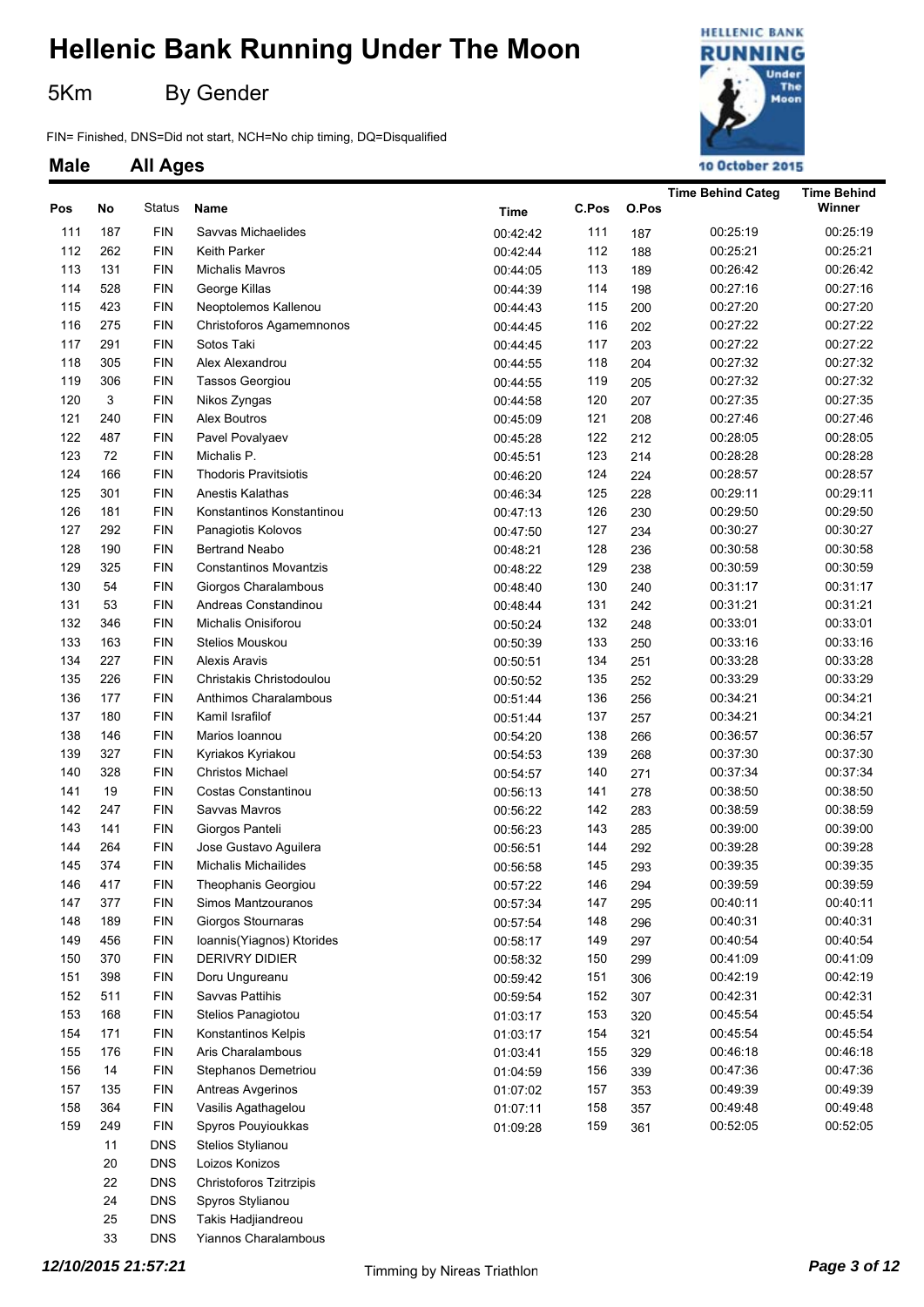5Km By Gender

FIN= Finished, DNS=Did not start, NCH=No chip timing, DQ=Disqualified



| Pos | No  | <b>Status</b> | Name                       | <b>Time</b> | C.Pos | O.Pos | <b>Time Behind Categ</b> | <b>Time Behind</b><br>Winner |
|-----|-----|---------------|----------------------------|-------------|-------|-------|--------------------------|------------------------------|
|     | 42  | <b>DNS</b>    | Panayiotis Kyriakou        |             |       |       |                          |                              |
|     | 43  | <b>DNS</b>    | Neophytos Neophytou        |             |       |       |                          |                              |
|     | 50  | <b>DNS</b>    | Antonis Rouvas             |             |       |       |                          |                              |
|     | 55  | <b>DNS</b>    | Shadi Sarieddine           |             |       |       |                          |                              |
|     | 57  | <b>DNS</b>    | Koulla Xenophontos         |             |       |       |                          |                              |
|     | 59  | <b>DNS</b>    | Alecos Loizides            |             |       |       |                          |                              |
|     | 64  | <b>DNS</b>    | Nicos Papadionisiou        |             |       |       |                          |                              |
|     | 67  | <b>DNS</b>    | Simos Kitiris              |             |       |       |                          |                              |
|     | 68  | <b>DNS</b>    | Manousos Psaradelis        |             |       |       |                          |                              |
|     | 73  | <b>DNS</b>    | <b>Phanos Pitiris</b>      |             |       |       |                          |                              |
|     | 99  | <b>DNS</b>    | Persis Christodoulou       |             |       |       |                          |                              |
|     | 105 | <b>DNS</b>    | Vangelis Evangelou         |             |       |       |                          |                              |
|     | 106 | <b>DNS</b>    | Stavros Constantinou       |             |       |       |                          |                              |
|     | 107 | <b>DNS</b>    | Panagiotis Michael         |             |       |       |                          |                              |
|     | 102 | <b>DNS</b>    | Andreas Kaminarides        |             |       |       |                          |                              |
|     | 120 | <b>DNS</b>    | Nicolas Papadopoulos       |             |       |       |                          |                              |
|     | 124 | <b>DNS</b>    | Demetris lakovides         |             |       |       |                          |                              |
|     | 127 | <b>DNS</b>    | Avgoustos Avgoustou        |             |       |       |                          |                              |
|     | 129 | <b>DNS</b>    | Giorgos Krasias            |             |       |       |                          |                              |
|     | 155 | <b>DNS</b>    | Elias Arvanitis            |             |       |       |                          |                              |
|     | 157 | <b>DNS</b>    | Elias Moustakeas           |             |       |       |                          |                              |
|     | 172 | <b>DNS</b>    | Alexandros Tryfonos        |             |       |       |                          |                              |
|     | 173 | <b>DNS</b>    | Loucas Tryfonos            |             |       |       |                          |                              |
|     | 182 | <b>DNS</b>    | Evaggelos Dadiotis         |             |       |       |                          |                              |
|     | 185 | <b>DNS</b>    | Constantinos Sakkaris      |             |       |       |                          |                              |
|     | 191 | <b>DNS</b>    | Nikolaos Markopoulos       |             |       |       |                          |                              |
|     | 192 | <b>DNS</b>    | <b>Marinos Makris</b>      |             |       |       |                          |                              |
|     | 193 | <b>DNS</b>    | Giorgos Vintzileos         |             |       |       |                          |                              |
|     | 194 | <b>DNS</b>    | Manos Stamboulis           |             |       |       |                          |                              |
|     | 195 | <b>DNS</b>    | Thodoris Georgiou          |             |       |       |                          |                              |
|     | 204 | <b>DNS</b>    | Chrysostomos Avgeros       |             |       |       |                          |                              |
|     | 205 | <b>DNS</b>    | <b>Nikiforos Noutlient</b> |             |       |       |                          |                              |
|     | 235 | <b>DNS</b>    | Vassilis Hadjivassilis     |             |       |       |                          |                              |
|     | 237 | <b>DNS</b>    | George Ioannides           |             |       |       |                          |                              |
|     | 238 | <b>DNS</b>    | George Charalambous        |             |       |       |                          |                              |
|     | 276 | <b>DNS</b>    | Mike Orphanides            |             |       |       |                          |                              |
|     | 329 | <b>DNS</b>    | Vasos Hatzivasilou         |             |       |       |                          |                              |
|     | 343 | <b>DNS</b>    | Andreas Anagnostou         |             |       |       |                          |                              |
|     | 354 | <b>DNS</b>    | Andreas Tsingis            |             |       |       |                          |                              |
|     | 372 | <b>DNS</b>    | Petros Kantzilaris         |             |       |       |                          |                              |
|     | 379 | <b>DNS</b>    | Nicolas Benioudakis        |             |       |       |                          |                              |
|     | 388 | <b>DNS</b>    | <b>Artur Gumerov</b>       |             |       |       |                          |                              |
|     | 401 | <b>DNS</b>    | <b>Thanasis Photiou</b>    |             |       |       |                          |                              |
|     | 405 | <b>DNS</b>    | lakovos Alexandrou         |             |       |       |                          |                              |
|     | 428 | <b>DNS</b>    | Charis Xenis               |             |       |       |                          |                              |
|     | 433 | <b>DNS</b>    | Odysseas Efstathiou        |             |       |       |                          |                              |
|     | 618 | <b>DNS</b>    | Xavier Laleu               |             |       |       |                          |                              |
|     | 436 | <b>DNS</b>    | <b>Christos Frantzis</b>   |             |       |       |                          |                              |
|     | 439 | <b>DNS</b>    | <b>Marinos Trillides</b>   |             |       |       |                          |                              |
|     | 496 | <b>DNS</b>    | Nicos Michael              |             |       |       |                          |                              |
|     | 513 | <b>DNS</b>    | Andreas Christoforou       |             |       |       |                          |                              |
|     | 526 | <b>DNS</b>    | Nikos Konstandinou         |             |       |       |                          |                              |
|     | 619 | <b>NCH</b>    | Pavlos Kalogeras           |             |       |       |                          |                              |
|     | 735 | <b>NCH</b>    | Andreas Eleftheriou        |             |       |       |                          |                              |
|     | 563 | <b>NCH</b>    | Yiannis Deloitte           |             |       |       |                          |                              |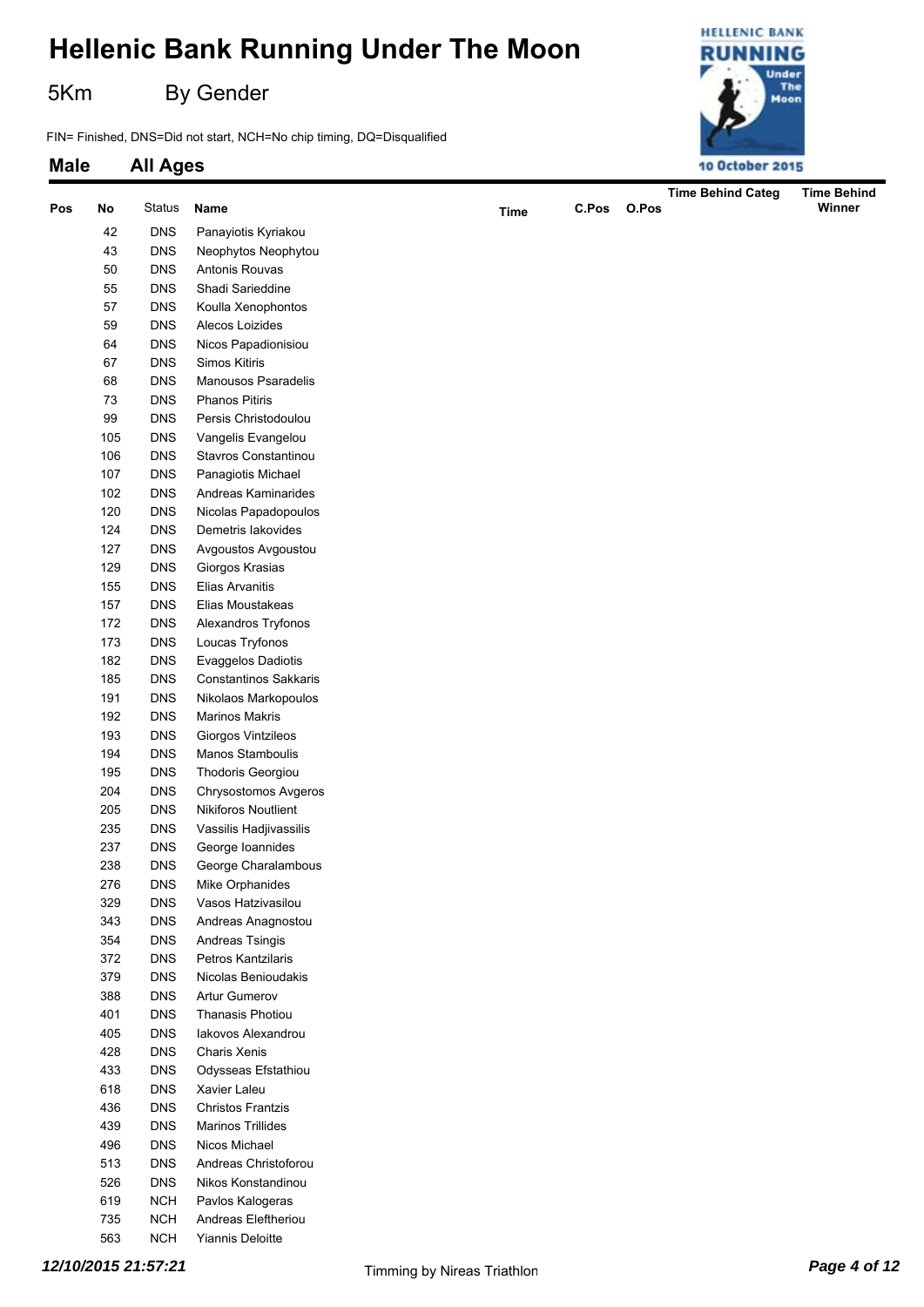5Km By Gender

FIN= Finished, DNS=Did not start, NCH=No chip timing, DQ=Disqualified



| Pos | No  | <b>Status</b> | Name                         | <b>Time</b> | C.Pos | O.Pos | <b>Time Behind Categ</b> | <b>Time Behind</b><br>Winner |
|-----|-----|---------------|------------------------------|-------------|-------|-------|--------------------------|------------------------------|
|     | 569 | <b>NCH</b>    | Demetris Vattis              |             |       |       |                          |                              |
|     | 570 | <b>NCH</b>    | Haris Poyiatzis              |             |       |       |                          |                              |
|     | 571 | <b>NCH</b>    | Andronicos Xidas             |             |       |       |                          |                              |
|     | 572 | <b>NCH</b>    | Akis Charalambous            |             |       |       |                          |                              |
|     | 536 | <b>NCH</b>    | Kyriakos Ioannou             |             |       |       |                          |                              |
|     | 537 | <b>NCH</b>    | Andreas Xadjivasiliou        |             |       |       |                          |                              |
|     | 561 | NCH           | Antonis Deloitte             |             |       |       |                          |                              |
|     | 652 | <b>NCH</b>    | Marios Ioannides             |             |       |       |                          |                              |
|     | 659 | <b>NCH</b>    | Vassilis Charalambous        |             |       |       |                          |                              |
|     | 660 | <b>NCH</b>    | George Georgiou              |             |       |       |                          |                              |
|     | 663 | <b>NCH</b>    | Constantinos Christoforou    |             |       |       |                          |                              |
|     | 664 | <b>NCH</b>    | Polys Palantzis              |             |       |       |                          |                              |
|     | 674 | <b>NCH</b>    | <b>Christos Charalambous</b> |             |       |       |                          |                              |
|     | 737 | <b>NCH</b>    | Iasonas Xadjichristodoulou   |             |       |       |                          |                              |
|     | 667 | <b>NCH</b>    | Marios Vasiliades            |             |       |       |                          |                              |
|     | 714 | <b>NCH</b>    | Glafkos Kastan               |             |       |       |                          |                              |
|     | 715 | <b>NCH</b>    | Demetris Roumeliotis         |             |       |       |                          |                              |
|     | 719 | <b>NCH</b>    | Kyriakos Pattichis           |             |       |       |                          |                              |
|     | 750 | <b>NCH</b>    | <b>Demetris Manetsides</b>   |             |       |       |                          |                              |
|     | 751 | <b>NCH</b>    | <b>Tasos Manetsides</b>      |             |       |       |                          |                              |
|     | 752 | <b>NCH</b>    | Ismini Nicolaou              |             |       |       |                          |                              |
|     | 753 | NCH           | Laramie Shockey              |             |       |       |                          |                              |
|     | 833 | <b>NCH</b>    | Constantinos Nikiforou       |             |       |       |                          |                              |
|     | 848 | <b>NCH</b>    | Demetris Christofides        |             |       |       |                          |                              |
|     | 855 | <b>NCH</b>    | <b>Marios Neokleous</b>      |             |       |       |                          |                              |
|     | 745 | <b>NCH</b>    | Andreas Papadopoulou         |             |       |       |                          |                              |
|     | 850 | <b>NCH</b>    | <b>Chrysis Pantelides</b>    |             |       |       |                          |                              |
|     | 669 | <b>NCH</b>    | Nectarios Hadhichrysaphis    |             |       |       |                          |                              |
|     | 770 | <b>NCH</b>    | Fotos Fotiou                 |             |       |       |                          |                              |
|     |     |               |                              |             |       |       |                          |                              |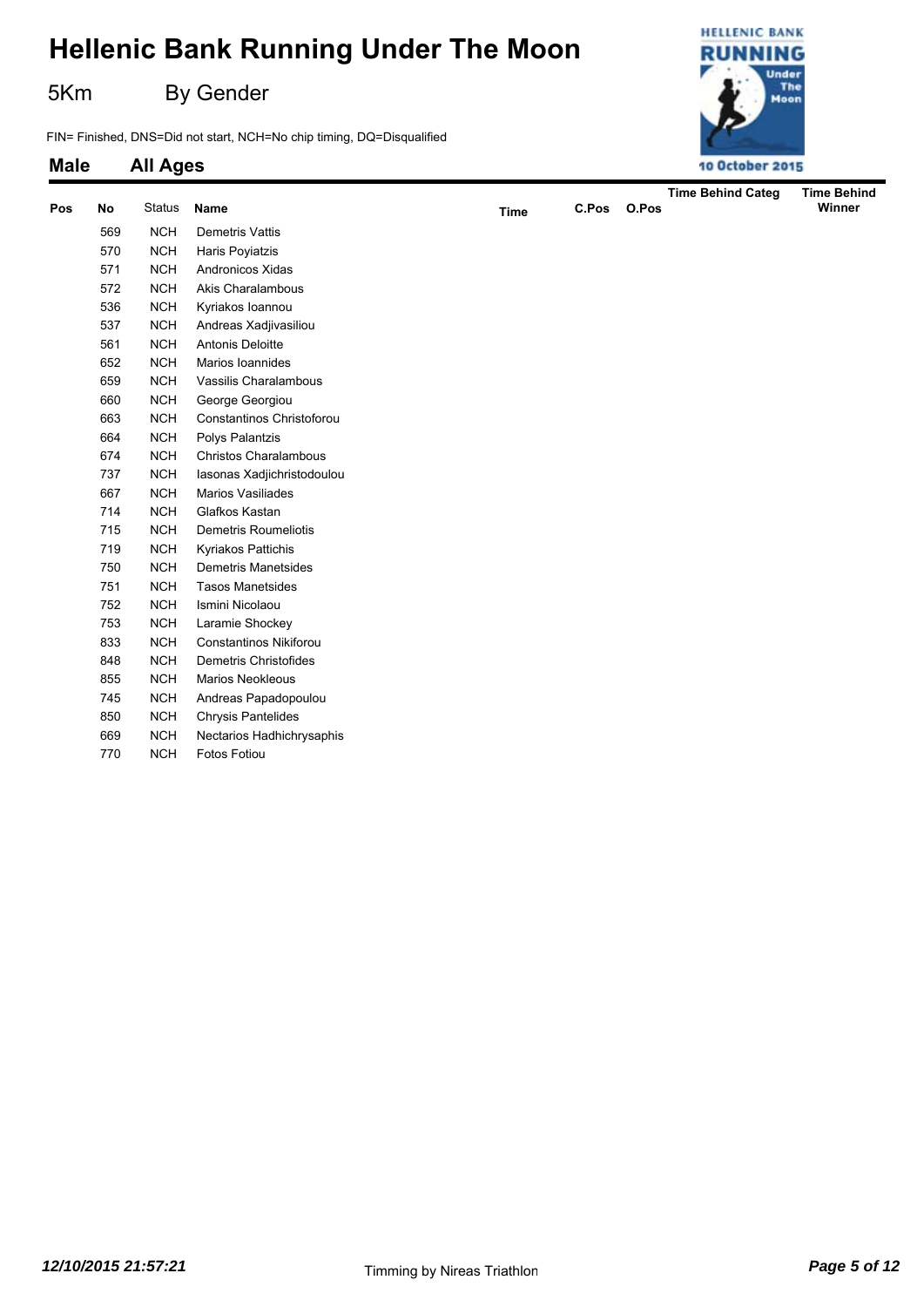5Km By Gender

FIN= Finished, DNS=Did not start, NCH=No chip timing, DQ=Disqualified

### **HELLENIC BANK RUNNING** Under The Moon 10 October 2015

|                |     |               |                           |             |                |                | <b>Time Behind Categ</b> | <b>Time Behind</b> |
|----------------|-----|---------------|---------------------------|-------------|----------------|----------------|--------------------------|--------------------|
| Pos            | No  | <b>Status</b> | Name                      | <b>Time</b> | C.Pos          | O.Pos          |                          | Winner             |
| 1              | 461 | <b>FIN</b>    | Maria Tziapoura           | 00:23:11    | 1              | $\overline{7}$ | 00:00:00                 | 00:00:00           |
| $\overline{c}$ | 219 | <b>FIN</b>    | Georgia Theodosiou        | 00:23:33    | 2              | 8              | 00:00:22                 | 00:00:22           |
| 3              | 651 | <b>FIN</b>    | Nagia Modestou            | 00:24:12    | 3              | 12             | 00:01:01                 | 00:01:01           |
| 4              | 220 | <b>FIN</b>    | Melina Petridou           | 00:24:53    | 4              | 17             | 00:01:42                 | 00:01:42           |
| 5              | 218 | <b>FIN</b>    | Maria Pogiatzis           | 00:25:30    | 5              | 20             | 00:02:19                 | 00:02:19           |
| 6              | 38  | <b>FIN</b>    | Zoe Christou              | 00:25:52    | 6              | 23             | 00:02:41                 | 00:02:41           |
| 7              | 476 | <b>FIN</b>    | Katerina Sedykh           | 00:25:57    | $\overline{7}$ | 26             | 00:02:46                 | 00:02:46           |
| 8              | 88  | <b>FIN</b>    | Stavroula Pericleous      | 00:25:59    | 8              | 27             | 00:02:48                 | 00:02:48           |
| 9              | 434 | <b>FIN</b>    | Serena Tate               | 00:25:59    | 9              | 28             | 00:02:48                 | 00:02:48           |
| 10             | 34  | <b>FIN</b>    | Tonia Talashi             | 00:26:39    | 10             | 36             | 00:03:28                 | 00:03:28           |
| 11             | 508 | <b>FIN</b>    | Katalin Ollé              | 00:27:01    | 11             | 37             | 00:03:50                 | 00:03:50           |
| 12             | 242 | <b>FIN</b>    | Demetra Demetri           | 00:27:30    | 12             | 39             | 00:04:19                 | 00:04:19           |
| 13             | 498 | <b>FIN</b>    | Andreea Fratila           | 00:27:51    | 13             | 40             | 00:04:40                 | 00:04:40           |
| 14             | 387 | <b>FIN</b>    | Oxana Hadjipavlou         | 00:27:52    | 14             | 41             | 00:04:41                 | 00:04:41           |
| 15             | 416 | <b>FIN</b>    | <b>Chariton Michael</b>   | 00:27:55    | 15             | 44             | 00:04:44                 | 00:04:44           |
| 16             | 197 | <b>FIN</b>    | Felkia Imie               | 00:28:59    | 16             | 52             | 00:05:48                 | 00:05:48           |
| 17             | 26  | <b>FIN</b>    | Virginia Christodoulou    | 00:30:17    | 17             | 64             | 00:07:06                 | 00:07:06           |
| 18             | 39  | <b>FIN</b>    | Mia Georgiou              | 00:30:51    | 18             | 67             | 00:07:40                 | 00:07:40           |
| 19             | 507 | <b>FIN</b>    | Orsolya Dolmány           | 00:31:24    | 19             | 72             | 00:08:13                 | 00:08:13           |
| 20             | 486 | <b>FIN</b>    | Barbara Karafokas         | 00:31:31    | 20             | 74             | 00:08:20                 | 00:08:20           |
| 21             | 35  | <b>FIN</b>    | Melina Mesimeri           | 00:31:35    | 21             | 76             | 00:08:24                 | 00:08:24           |
| 22             | 497 | <b>FIN</b>    | Skevi Tsimouri            | 00:31:44    | 22             | 78             | 00:08:33                 | 00:08:33           |
| 23             | 389 | <b>FIN</b>    | Georgia Charalambous      | 00:31:46    | 23             | 79             | 00:08:35                 | 00:08:35           |
| 24             | 460 | <b>FIN</b>    | Kalia Papanastasiou       | 00:32:01    | 24             | 81             | 00:08:50                 | 00:08:50           |
| 25             | 499 | <b>FIN</b>    | Katerina Daniil           | 00:32:17    | 25             | 83             | 00:09:06                 | 00:09:06           |
| 26             | 430 | <b>FIN</b>    | Antonia Ntai              | 00:32:24    | 26             | 85             | 00:09:13                 | 00:09:13           |
| 27             | 432 | <b>FIN</b>    | Maria Andreou             | 00:32:24    | 27             | 86             | 00:09:13                 | 00:09:13           |
| 28             | 332 | <b>FIN</b>    | Christina Kyriakidou      | 00:32:53    | 28             | 90             | 00:09:42                 | 00:09:42           |
| 29             | 32  | <b>FIN</b>    | Danae Apeitou             | 00:32:59    | 29             | 92             | 00:09:48                 | 00:09:48           |
| 30             | 464 | <b>FIN</b>    | Maria Mina                | 00:33:04    | 30             | 93             | 00:09:53                 | 00:09:53           |
| 31             | 491 | <b>FIN</b>    | KYPRIANA CHRISTODOULOU    | 00:33:10    | 31             | 96             | 00:09:59                 | 00:09:59           |
| 32             | 414 | <b>FIN</b>    | Christina Varnava         | 00:33:26    | 32             | 102            | 00:10:15                 | 00:10:15           |
| 33             | 483 | <b>FIN</b>    | Angela Andreou            | 00:33:31    | 33             | 103            | 00:10:20                 | 00:10:20           |
| 34             | 488 | <b>FIN</b>    | Gloria Chrysafi           | 00:33:31    | 34             | 104            | 00:10:20                 | 00:10:20           |
| 35             | 371 | <b>FIN</b>    | Maria Christofidou        | 00:33:52    | 35             | 106            | 00:10:41                 | 00:10:41           |
| 36             | 23  | ${\sf FIN}$   | Demetra Panayiotou        | 00:33:53    | 36             | 107            | 00:10:42                 | 00:10:42           |
| 37             | 95  | <b>FIN</b>    | Eva Constantinidou        | 00:34:01    | 37             | 111            | 00:10:50                 | 00:10:50           |
| 38             | 313 | <b>FIN</b>    | <b>Bladimira Podlesny</b> | 00:34:09    | 38             | 113            | 00:10:58                 | 00:10:58           |
| 39             | 74  | <b>FIN</b>    | Simona Perikkenti         | 00:34:10    | 39             | 114            | 00:10:59                 | 00:10:59           |
| 40             | 515 | <b>FIN</b>    | <b>ALIKI CHRISTOU</b>     | 00:34:14    | 40             | 116            | 00:11:03                 | 00:11:03           |
| 41             | 36  | <b>FIN</b>    | Mary Boutrou              | 00:34:26    | 41             | 117            | 00:11:15                 | 00:11:15           |
| 42             | 478 | <b>FIN</b>    | Constantina Koushiappi    | 00:34:30    | 42             | 118            | 00:11:19                 | 00:11:19           |
| 43             | 425 | <b>FIN</b>    | Evgenia Zeniou            | 00:34:32    | 43             | 119            | 00:11:21                 | 00:11:21           |
| 44             | 477 | <b>FIN</b>    | Eleonora Sergidou         | 00:34:35    | 44             | 121            | 00:11:24                 | 00:11:24           |
| 45             | 480 | <b>FIN</b>    | ELENI ANGASTINIOTI        | 00:34:46    | 45             | 123            | 00:11:35                 | 00:11:35           |
| 46             | 445 | <b>FIN</b>    | Marina Okhatrina          | 00:34:52    | 46             | 126            | 00:11:41                 | 00:11:41           |
| 47             | 156 | <b>FIN</b>    | Evaggelia Karakosta       | 00:35:07    | 47             | 127            | 00:11:56                 | 00:11:56           |
| 48             | 471 | <b>FIN</b>    | Margarita Michael         | 00:35:28    | 48             | 129            | 00:12:17                 | 00:12:17           |
| 49             | 475 | <b>FIN</b>    | Kleopatra Poyiatzi        | 00:35:49    | 49             | 131            | 00:12:38                 | 00:12:38           |
| 50             | 296 | <b>FIN</b>    | Xenia Nicolaou            | 00:36:55    | 50             | 137            | 00:13:44                 | 00:13:44           |
| 51             | 282 | <b>FIN</b>    | Demetra Panayi            | 00:37:00    | 51             | 138            | 00:13:49                 | 00:13:49           |
| 52             | 286 | <b>FIN</b>    | Eleana Charalambous       | 00:37:00    | 52             | 139            | 00:13:49                 | 00:13:49           |
| 53             | 293 | <b>FIN</b>    | Katerina Prokopiou        | 00:37:00    | 53             | 140            | 00:13:49                 | 00:13:49           |
| 54             | 86  | <b>FIN</b>    | Maria Pericleous          | 00:38:00    | 54             | 143            | 00:14:49                 | 00:14:49           |
| 55             | 510 | ${\sf FIN}$   | Stella Stavrinidou        | 00:38:46    | 55             | 148            | 00:15:35                 | 00:15:35           |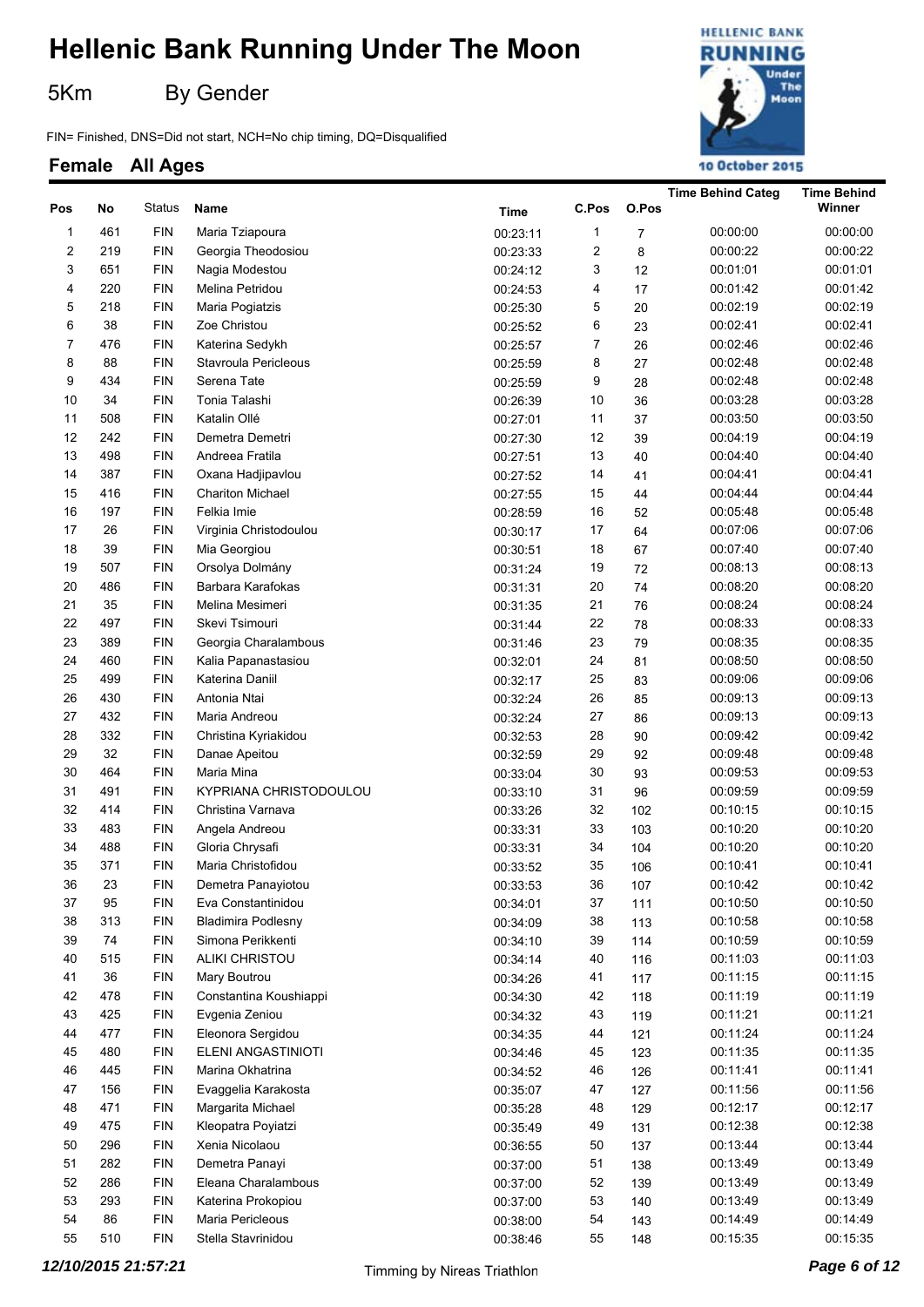5Km By Gender

FIN= Finished, DNS=Did not start, NCH=No chip timing, DQ=Disqualified

### **HELLENIC BANK RUNNING** Under The Moon 10 October 2015

|     |        |            |                        |             |       |       | <b>Time Behind Categ</b> | <b>Time Behind</b> |
|-----|--------|------------|------------------------|-------------|-------|-------|--------------------------|--------------------|
| Pos | No     | Status     | Name                   | <b>Time</b> | C.Pos | O.Pos |                          | Winner             |
| 56  | 386    | <b>FIN</b> | Iulia Uzun             | 00:38:55    | 56    | 150   | 00:15:44                 | 00:15:44           |
| 57  | 395    | <b>FIN</b> | Elena Leonidou         | 00:39:03    | 57    | 152   | 00:15:52                 | 00:15:52           |
| 58  | 259    | <b>FIN</b> | Rodoulla Makedona      | 00:39:06    | 58    | 154   | 00:15:55                 | 00:15:55           |
| 59  | 239    | <b>FIN</b> | Maria-Elena Kyriakou   | 00:39:14    | 59    | 155   | 00:16:03                 | 00:16:03           |
| 60  | 505    | <b>FIN</b> | Stella Kotsapa         | 00:39:14    | 60    | 156   | 00:16:03                 | 00:16:03           |
| 61  | 334    | <b>FIN</b> | Eleni Kyrisavva        | 00:39:16    | 61    | 157   | 00:16:05                 | 00:16:05           |
| 62  | 304    | <b>FIN</b> | Iountita Bartha        | 00:39:33    | 62    | 159   | 00:16:22                 | 00:16:22           |
| 63  | 392    | <b>FIN</b> | Georgia Loizide        | 00:39:56    | 63    | 160   | 00:16:45                 | 00:16:45           |
| 64  | 110    | <b>FIN</b> | OLEYSA IOANNOU         | 00:40:39    | 64    | 162   | 00:17:28                 | 00:17:28           |
| 65  | 514    | <b>FIN</b> | Diamando Ioannidou     | 00:40:47    | 65    | 165   | 00:17:36                 | 00:17:36           |
| 66  | 345    | <b>FIN</b> | Myria Loizou           | 00:40:48    | 66    | 166   | 00:17:37                 | 00:17:37           |
| 67  | 51     | <b>FIN</b> | Sophia Rouva           | 00:41:14    | 67    | 168   | 00:18:03                 | 00:18:03           |
| 68  | 89     | <b>FIN</b> | Katerina Constantinou  | 00:41:16    | 68    | 169   | 00:18:05                 | 00:18:05           |
| 69  | 91     | <b>FIN</b> | Chara Christou         | 00:41:18    | 69    | 170   | 00:18:07                 | 00:18:07           |
| 70  | 161    | <b>FIN</b> | <b>CATHERINE COLE</b>  | 00:41:22    | 70    | 171   | 00:18:11                 | 00:18:11           |
| 71  | 320    | <b>FIN</b> | Neldi Zissimide        | 00:41:35    | 71    | 172   | 00:18:24                 | 00:18:24           |
| 72  | 408    | <b>FIN</b> | Alexia Mavrokordatou   | 00:41:45    | 72    | 173   | 00:18:34                 | 00:18:34           |
| 73  | 49     | <b>FIN</b> | Constantina Agrotou    | 00:41:52    | 73    | 175   | 00:18:41                 | 00:18:41           |
| 74  | 336    | <b>FIN</b> | Georgia Karamalli      | 00:42:02    | 74    | 178   | 00:18:51                 | 00:18:51           |
| 75  | 349    | <b>FIN</b> | Annamaria Vassiliades  | 00:42:35    | 75    | 183   | 00:19:24                 | 00:19:24           |
| 76  | 494    | <b>FIN</b> | Rebecca Soteriou       | 00:42:39    | 76    | 185   | 00:19:28                 | 00:19:28           |
| 77  | 145    | <b>FIN</b> | Gesthimani Dionisiou   |             | 77    |       | 00:20:54                 | 00:20:54           |
| 78  | 406    | <b>FIN</b> |                        | 00:44:05    | 78    | 190   | 00:20:57                 | 00:20:57           |
| 79  |        |            | Maria Koupparis        | 00:44:08    | 79    | 191   |                          |                    |
|     | 407    | <b>FIN</b> | Maria Phylaktou        | 00:44:08    |       | 192   | 00:20:57                 | 00:20:57           |
| 80  | 196    | <b>FIN</b> | Maria Papavasili       | 00:44:12    | 80    | 193   | 00:21:01                 | 00:21:01           |
| 81  | 85     | <b>FIN</b> | Niki Constantinou      | 00:44:22    | 81    | 194   | 00:21:11                 | 00:21:11           |
| 82  | 469    | <b>FIN</b> | Szidonia Ballai        | 00:44:29    | 82    | 195   | 00:21:18                 | 00:21:18           |
| 83  | 470    | <b>FIN</b> | Szilvia Ballai         | 00:44:29    | 83    | 196   | 00:21:18                 | 00:21:18           |
| 84  | 136    | <b>FIN</b> | Angela Georgiadou      | 00:44:33    | 84    | 197   | 00:21:22                 | 00:21:22           |
| 85  | 363    | <b>FIN</b> | Giorgina Kyprianou     | 00:44:41    | 85    | 199   | 00:21:30                 | 00:21:30           |
| 86  | 271    | <b>FIN</b> | Stefani Tsaggaridou    | 00:44:45    | 86    | 201   | 00:21:34                 | 00:21:34           |
| 87  | 390    | <b>FIN</b> | Rustina Ossodoyeva     | 00:44:55    | 87    | 206   | 00:21:44                 | 00:21:44           |
| 88  | 245    | <b>FIN</b> | Irina Petrova          | 00:45:24    | 88    | 209   | 00:22:13                 | 00:22:13           |
| 89  | 144    | <b>FIN</b> | Yianna Nicolaou        | 00:45:27    | 89    | 210   | 00:22:16                 | 00:22:16           |
| 90  | 353    | <b>FIN</b> | Natalia Sorkina        | 00:45:28    | 90    | 211   | 00:22:17                 | 00:22:17           |
| 91  | 339    | <b>FIN</b> | Elena Christoforou     | 00:45:49    | 91    | 213   | 00:22:38                 | 00:22:38           |
| 92  | 253    | <b>FIN</b> | Maria Georgiadou       | 00:45:56    | 92    | 215   | 00:22:45                 | 00:22:45           |
| 93  | 261    | <b>FIN</b> | Eleanor Parker         | 00:45:56    | 93    | 216   | 00:22:45                 | 00:22:45           |
| 94  | 466    | <b>FIN</b> | Petroulla Theocharidou | 00:45:58    | 94    | 217   | 00:22:47                 | 00:22:47           |
| 95  | 357    | <b>FIN</b> | Natalia Sfetsou        | 00:46:04    | 95    | 218   | 00:22:53                 | 00:22:53           |
| 96  | 358    | <b>FIN</b> | Kosmina Nicolae        | 00:46:04    | 96    | 219   | 00:22:53                 | 00:22:53           |
| 97  | 506    | <b>FIN</b> | Alexia Kotsapa         | 00:46:06    | 97    | 220   | 00:22:55                 | 00:22:55           |
| 98  | 467    | <b>FIN</b> | Sylvia Nicolaou        | 00:46:10    | 98    | 221   | 00:22:59                 | 00:22:59           |
| 99  | 468    | <b>FIN</b> | Maria Nicolaou         | 00:46:11    | 99    | 222   | 00:23:00                 | 00:23:00           |
| 100 | 300    | <b>FIN</b> | Eleni Zachariadi       | 00:46:16    | 100   | 223   | 00:23:05                 | 00:23:05           |
| 101 | 335    | <b>FIN</b> | Marina Konstantinou    | 00:46:25    | 101   | 225   | 00:23:14                 | 00:23:14           |
| 102 | 338    | <b>FIN</b> | Vasiliki Demetriou     | 00:46:25    | 102   | 226   | 00:23:14                 | 00:23:14           |
| 103 | 228    | <b>FIN</b> | Lygia Demades          | 00:46:31    | 103   | 227   | 00:23:20                 | 00:23:20           |
| 104 | 303    | <b>FIN</b> | Marilia Loizou         | 00:46:37    | 104   | 229   | 00:23:26                 | 00:23:26           |
| 105 | 351    | <b>FIN</b> | Andrea Kalorkoti       | 00:47:35    | 105   | 231   | 00:24:24                 | 00:24:24           |
| 106 | 108    | <b>FIN</b> | Lena Deliani           | 00:47:37    | 106   | 232   | 00:24:26                 | 00:24:26           |
| 107 | 309    | <b>FIN</b> | Nicoleta Charalambous  | 00:47:49    | 107   | 233   | 00:24:38                 | 00:24:38           |
| 108 | 203    | <b>FIN</b> | Monicah Kirathi        | 00:48:20    | 108   | 235   | 00:25:09                 | 00:25:09           |
| 109 | 200    | <b>FIN</b> | Hadiza Buker           | 00:48:21    | 109   | 237   | 00:25:10                 | 00:25:10           |
| 110 | $52\,$ | <b>FIN</b> | Sophie Christodoulou   | 00:48:39    | 110   | 239   | 00:25:28                 | 00:25:28           |
|     |        |            |                        |             |       |       |                          |                    |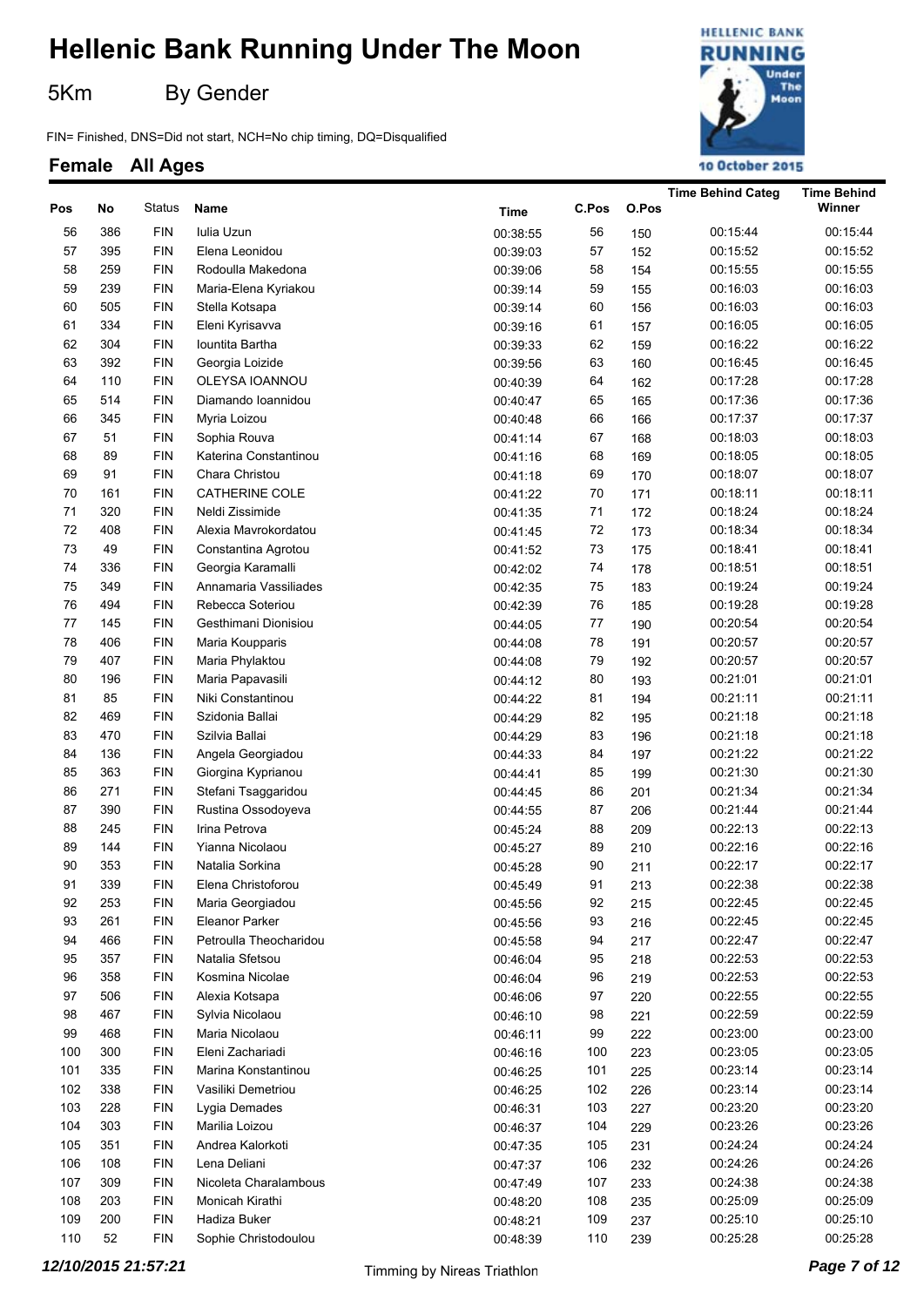5Km By Gender

FIN= Finished, DNS=Did not start, NCH=No chip timing, DQ=Disqualified

### **HELLENIC BANK RUNNING** Under The Moon 10 October 2015

|     |     |                |                          |             |       |       | <b>Time Behind Categ</b> | <b>Time Behind</b> |
|-----|-----|----------------|--------------------------|-------------|-------|-------|--------------------------|--------------------|
| Pos | No  | Status         | Name                     | <b>Time</b> | C.Pos | O.Pos |                          | Winner             |
| 111 | 46  | <b>FIN</b>     | Eliana Vasiliadou        | 00:48:44    | 111   | 241   | 00:25:33                 | 00:25:33           |
| 112 | 281 | <b>FIN</b>     | Zoe Evangelou            | 00:48:52    | 112   | 243   | 00:25:41                 | 00:25:41           |
| 113 | 311 | <b>FIN</b>     | Lydia Gavrielidou        | 00:49:09    | 113   | 244   | 00:25:58                 | 00:25:58           |
| 114 | 310 | <b>FIN</b>     | Elena Achilleos          | 00:49:10    | 114   | 245   | 00:25:59                 | 00:25:59           |
| 115 | 403 | <b>FIN</b>     | Panagiota Michael        | 00:49:14    | 115   | 246   | 00:26:03                 | 00:26:03           |
| 116 | 340 | <b>FIN</b>     | Alice Loizou             | 00:50:22    | 116   | 247   | 00:27:11                 | 00:27:11           |
| 117 | 162 | <b>FIN</b>     | Panagiota Giorgi         | 00:50:38    | 117   | 249   | 00:27:27                 | 00:27:27           |
| 118 | 210 | <b>FIN</b>     | Kalia Loizidou           | 00:51:15    | 118   | 253   | 00:28:04                 | 00:28:04           |
| 119 | 319 | <b>FIN</b>     | Vaso Vasiliou            | 00:51:26    | 119   | 254   | 00:28:15                 | 00:28:15           |
| 120 | 324 | <b>FIN</b>     | Silva Boyajian           | 00:51:26    | 120   | 255   | 00:28:15                 | 00:28:15           |
| 121 | 412 | <b>FIN</b>     | Christiana Kleanthous    | 00:51:54    | 121   | 258   | 00:28:43                 | 00:28:43           |
| 122 | 413 | <b>FIN</b>     | Marina Constantinidou    | 00:51:54    | 122   | 259   | 00:28:43                 | 00:28:43           |
| 123 | 8   | <b>FIN</b>     | Constantia Constantinou  | 00:52:11    | 123   | 260   | 00:29:00                 | 00:29:00           |
| 124 | 113 | <b>FIN</b>     | Evanthia Koronis         | 00:52:21    | 124   | 261   | 00:29:10                 | 00:29:10           |
| 125 | 115 | <b>FIN</b>     | Photini Kythreotou       | 00:52:21    | 125   | 262   | 00:29:10                 | 00:29:10           |
| 126 | 118 | <b>FIN</b>     | Photini Kythreotou       | 00:52:21    | 126   | 263   | 00:29:10                 | 00:29:10           |
| 127 | 523 | <b>FIN</b>     | Katerina Panayi          | 00:52:25    | 127   | 264   | 00:29:14                 | 00:29:14           |
| 128 | 84  | <b>FIN</b>     | Georgia Christodoulidou  | 00:53:32    | 128   | 265   | 00:30:21                 | 00:30:21           |
| 129 | 317 | <b>FIN</b>     | Aggelika Morphaki        | 00:54:53    | 129   | 267   | 00:31:42                 | 00:31:42           |
| 130 | 323 | <b>FIN</b>     | Niovi Sergidou           | 00:54:54    | 130   | 269   | 00:31:43                 | 00:31:43           |
| 131 | 252 | <b>FIN</b>     | Meropi Stavrou           | 00:54:56    | 131   | 270   | 00:31:45                 | 00:31:45           |
| 132 | 312 | <b>FIN</b>     | Yianna Ioannide          | 00:54:59    | 132   | 272   | 00:31:48                 | 00:31:48           |
| 133 | 493 | <b>FIN</b>     | Alexandra Ioannidou      | 00:55:06    | 133   | 273   | 00:31:55                 | 00:31:55           |
| 134 | 134 | <b>FIN</b>     | Sofia Xergia             | 00:55:34    | 134   | 274   | 00:32:23                 | 00:32:23           |
| 135 | 519 | <b>FIN</b>     | Iliana Parmakki          | 00:55:46    | 135   | 275   | 00:32:35                 | 00:32:35           |
| 136 | 520 | <b>FIN</b>     | Irini Katsouri           | 00:55:46    | 136   | 276   | 00:32:35                 | 00:32:35           |
| 137 | 75  | <b>FIN</b>     | Nicoletta Theodorou      | 00:56:12    | 137   | 277   | 00:33:01                 | 00:33:01           |
| 138 | 78  | <b>FIN</b>     | Elena Charalambous       | 00:56:13    | 138   | 279   | 00:33:02                 | 00:33:02           |
| 139 | 81  | <b>FIN</b>     | Maria Christofi          | 00:56:13    | 139   | 280   | 00:33:02                 | 00:33:02           |
| 140 | 160 | <b>FIN</b>     | <b>Tzeni Pavlidou</b>    | 00:56:16    | 140   | 281   | 00:33:05                 | 00:33:05           |
| 141 | 165 | <b>FIN</b>     | Despo Kalli              | 00:56:16    | 141   | 282   | 00:33:05                 | 00:33:05           |
| 142 | 140 | <b>FIN</b>     | Maria Koliantri          | 00:56:23    | 142   | 284   | 00:33:12                 | 00:33:12           |
| 143 | 299 | <b>FIN</b>     | Sotia Yiorka             | 00:56:28    | 143   | 286   | 00:33:17                 | 00:33:17           |
| 144 | 302 | <b>FIN</b>     | Eleutheria lacovidou     | 00:56:29    | 144   | 287   | 00:33:18                 | 00:33:18           |
| 145 | 114 | <b>FIN</b>     | Thalia Iacovou           | 00:56:38    | 145   | 288   | 00:33:27                 | 00:33:27           |
| 146 | 116 | <b>FIN</b>     | Evanthia Koronis         | 00:56:39    | 146   | 289   | 00:33:28                 | 00:33:28           |
| 147 | 256 | <b>FIN</b>     | Chrystiana Spyrou        | 00:56:51    | 147   | 290   | 00:33:40                 | 00:33:40           |
| 148 | 263 | <b>FIN</b>     | Maro Aguilera            | 00:56:51    | 148   | 291   | 00:33:40                 | 00:33:40           |
| 149 | 518 | $\mathsf{FIN}$ | Stalo Chaili             | 00:58:19    | 149   | 298   | 00:35:08                 | 00:35:08           |
| 150 | 367 | <b>FIN</b>     | Katerina lakobidou       | 00:58:43    | 150   | 300   | 00:35:32                 | 00:35:32           |
| 151 | 368 | <b>FIN</b>     | Xenia Christoforide      | 00:58:43    | 151   | 301   | 00:35:32                 | 00:35:32           |
| 152 | 369 | $\mathsf{FIN}$ | Litsa Hadjifrangiskou    | 00:58:43    | 152   | 302   | 00:35:32                 | 00:35:32           |
| 153 | 9   | $\mathsf{FIN}$ | Chariklia Kaizer         | 00:58:57    | 153   | 303   | 00:35:46                 | 00:35:46           |
| 154 | 396 | $\mathsf{FIN}$ | Pantelina Andreou        | 00:59:36    | 154   | 304   | 00:36:25                 | 00:36:25           |
| 155 | 397 | <b>FIN</b>     | Georgia Kareli           | 00:59:36    | 155   | 305   | 00:36:25                 | 00:36:25           |
| 156 | 150 | $\mathsf{FIN}$ | Anastasia Grouta         | 01:01:45    | 156   | 308   | 00:38:34                 | 00:38:34           |
| 157 | 492 | <b>FIN</b>     | Aspa Filippou            | 01:02:11    | 157   | 309   | 00:39:00                 | 00:39:00           |
| 158 | 522 | $\mathsf{FIN}$ | Irene Yelastou           | 01:02:12    | 158   | 310   | 00:39:01                 | 00:39:01           |
| 159 | 112 | <b>FIN</b>     | Myrto Koukkides          | 01:02:46    | 159   | 311   | 00:39:35                 | 00:39:35           |
| 160 | 111 | $\mathsf{FIN}$ | Anna Koukkides-Procopiou | 01:02:50    | 160   | 312   | 00:39:39                 | 00:39:39           |
| 161 | 62  | <b>FIN</b>     | Soteria Constantinou     | 01:02:51    | 161   | 313   | 00:39:40                 | 00:39:40           |
| 162 | 117 | <b>FIN</b>     | Thalia lacovou           | 01:02:51    | 162   | 314   | 00:39:40                 | 00:39:40           |
| 163 | 121 | <b>FIN</b>     | Myrto Charpide           | 01:02:58    | 163   | 315   | 00:39:47                 | 00:39:47           |
| 164 | 151 | <b>FIN</b>     | Maria Kourountzi         | 01:03:06    | 164   | 316   | 00:39:55                 | 00:39:55           |
| 165 | 153 | <b>FIN</b>     | Niki Lialiari            | 01:03:06    | 165   | 317   | 00:39:55                 | 00:39:55           |
|     |     |                |                          |             |       |       |                          |                    |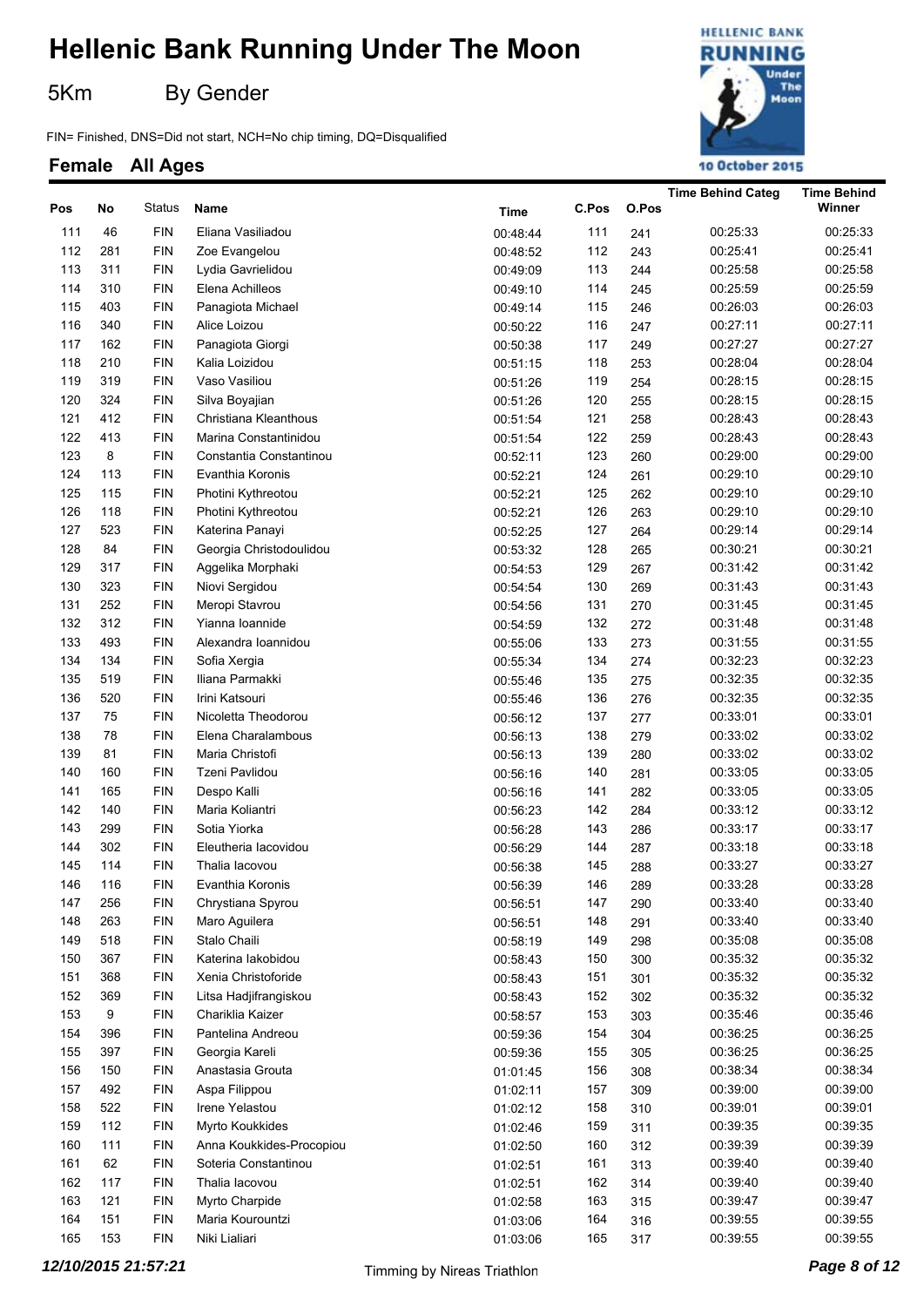5Km By Gender

FIN= Finished, DNS=Did not start, NCH=No chip timing, DQ=Disqualified

#### **Female All Ages**



| Pos | No  | Status     | Name                   | Time     | C.Pos | O.Pos | <b>Time Behind Categ</b> | <b>Time Behind</b><br>Winner |
|-----|-----|------------|------------------------|----------|-------|-------|--------------------------|------------------------------|
| 166 | 149 | <b>FIN</b> | Maria Tamasiou         | 01:03:07 | 166   | 318   | 00:39:56                 | 00:39:56                     |
| 167 | 521 | <b>FIN</b> | SOPHIA IOANNOU         | 01:03:16 | 167   | 319   | 00:40:05                 | 00:40:05                     |
| 168 | 179 | <b>FIN</b> | Maria Georgiou         | 01:03:19 | 168   | 322   | 00:40:08                 | 00:40:08                     |
| 169 | 178 | <b>FIN</b> | Leena Tikki            | 01:03:20 | 169   | 323   | 00:40:09                 | 00:40:09                     |
| 170 | 375 | <b>FIN</b> | Toulla leronimou       | 01:03:22 | 170   | 324   | 00:40:11                 | 00:40:11                     |
| 171 | 169 | <b>FIN</b> | Maria Christodoulou    | 01:03:25 | 171   | 325   | 00:40:14                 | 00:40:14                     |
| 172 | 170 | <b>FIN</b> | Kyriakoulla Theofanous | 01:03:25 | 172   | 326   | 00:40:14                 | 00:40:14                     |
| 173 | 376 | <b>FIN</b> | Loulla Erakleous       | 01:03:40 | 173   | 327   | 00:40:29                 | 00:40:29                     |
| 174 | 174 | <b>FIN</b> | Panagiota Charalambous | 01:03:41 | 174   | 328   | 00:40:30                 | 00:40:30                     |
| 175 | 175 | <b>FIN</b> | Andrea Ioannidou       | 01:03:42 | 175   | 330   | 00:40:31                 | 00:40:31                     |
| 176 | 373 | <b>FIN</b> | Ioanna Fotiadi         | 01:03:42 | 176   | 331   | 00:40:31                 | 00:40:31                     |
| 177 | 280 | <b>FIN</b> | Kalia Lazarou          | 01:04:00 | 177   | 332   | 00:40:49                 | 00:40:49                     |
| 178 | 289 | <b>FIN</b> | Georgia Foukaridou     | 01:04:01 | 178   | 333   | 00:40:50                 | 00:40:50                     |
| 179 | 315 | <b>FIN</b> | Soulla Kyriakidou      | 01:04:07 | 179   | 334   | 00:40:56                 | 00:40:56                     |
| 180 | 224 | <b>FIN</b> | Maria Christodoulou    | 01:04:15 | 180   | 335   | 00:41:04                 | 00:41:04                     |
| 181 | 229 | <b>FIN</b> | Maria Londou           | 01:04:15 | 181   | 336   | 00:41:04                 | 00:41:04                     |
| 182 | 273 | <b>FIN</b> | Kalia Halka            | 01:04:54 | 182   | 337   | 00:41:43                 | 00:41:43                     |
| 183 | 270 | <b>FIN</b> | Maria Louca            | 01:04:57 | 183   | 338   | 00:41:46                 | 00:41:46                     |
| 184 | 285 | <b>FIN</b> | Nicol Pericou          | 01:05:01 | 184   | 340   | 00:41:50                 | 00:41:50                     |
| 185 | 100 | <b>FIN</b> | Stalo Pipi             | 01:05:02 | 185   | 341   | 00:41:51                 | 00:41:51                     |
| 186 | 18  | <b>FIN</b> | Liana Georgiou         | 01:06:01 | 186   | 342   | 00:42:50                 | 00:42:50                     |
| 187 | 356 | <b>FIN</b> | Marina Kyriakou        | 01:06:09 | 187   | 343   | 00:42:58                 | 00:42:58                     |
| 188 | 359 | <b>FIN</b> | Andri Papaerakleous    | 01:06:10 | 188   | 344   | 00:42:59                 | 00:42:59                     |
| 189 | 133 | <b>FIN</b> | Lyda Christodoulou     | 01:06:27 | 189   | 345   | 00:43:16                 | 00:43:16                     |
| 190 | 132 | <b>FIN</b> | Maria Christodoulou    | 01:06:30 | 190   | 346   | 00:43:19                 | 00:43:19                     |
| 191 | 137 | <b>FIN</b> | Marianna Ntayioukla    | 01:06:30 | 191   | 347   | 00:43:19                 | 00:43:19                     |
| 192 | 70  | <b>FIN</b> | Marianna lacovou       | 01:06:58 | 192   | 348   | 00:43:47                 | 00:43:47                     |
| 193 | 79  | <b>FIN</b> | Loukia Ralli           | 01:06:59 | 193   | 349   | 00:43:48                 | 00:43:48                     |
| 194 | 69  | <b>FIN</b> | Liza Haili-Loizidou    | 01:07:00 | 194   | 350   | 00:43:49                 | 00:43:49                     |
| 195 | 80  | <b>FIN</b> | Panayiota Chrysnathou  | 01:07:00 | 195   | 351   | 00:43:49                 | 00:43:49                     |
| 196 | 77  | <b>FIN</b> | Zafiro Mavroudi        | 01:07:01 | 196   | 352   | 00:43:50                 | 00:43:50                     |
| 197 | 365 | <b>FIN</b> | Stefani Demetriou      | 01:07:08 | 197   | 354   | 00:43:57                 | 00:43:57                     |
| 198 | 366 | <b>FIN</b> | Natalia Demetriou      | 01:07:08 | 198   | 355   | 00:43:57                 | 00:43:57                     |
| 199 | 355 | <b>FIN</b> | Monica Kantzilari      | 01:07:11 | 199   | 356   | 00:44:00                 | 00:44:00                     |
| 200 | 331 | <b>FIN</b> | Lena Michaelidou       | 01:08:11 | 200   | 358   | 00:45:00                 | 00:45:00                     |
| 201 | 316 | <b>FIN</b> | Gavriella Lazaridou    | 01:08:13 | 201   | 359   | 00:45:02                 | 00:45:02                     |
| 202 | 246 | <b>FIN</b> | Patricia Portides      | 01:09:28 | 202   | 360   | 00:46:17                 | 00:46:17                     |
| 203 | 455 | <b>FIN</b> | Elli Paoulli           | 01:12:50 | 203   | 362   | 00:49:39                 | 00:49:39                     |
|     | 250 | <b>DNS</b> | Annita Orphanidou      |          |       |       |                          |                              |

260 DNS Anna Christou 221 DNS Nada Panayiotou 225 DNS Claire Sirrieh 234 DNS Elena Nicolaou 265 DNS Niki Christofidou 266 DNS Andri Koukou 267 DNS Fani Safiri 268 DNS Natasa Papathoma 269 DNS Eleni Aristotelous 274 DNS Anastasia Natsika 272 DNS Maria Vasileiou 277 DNS Dora Theodotou 278 DNS Foteini Hadjiarou 279 DNS Valanto Filippou 288 DNS Stephani Andreou 290 DNS Elefteria Michael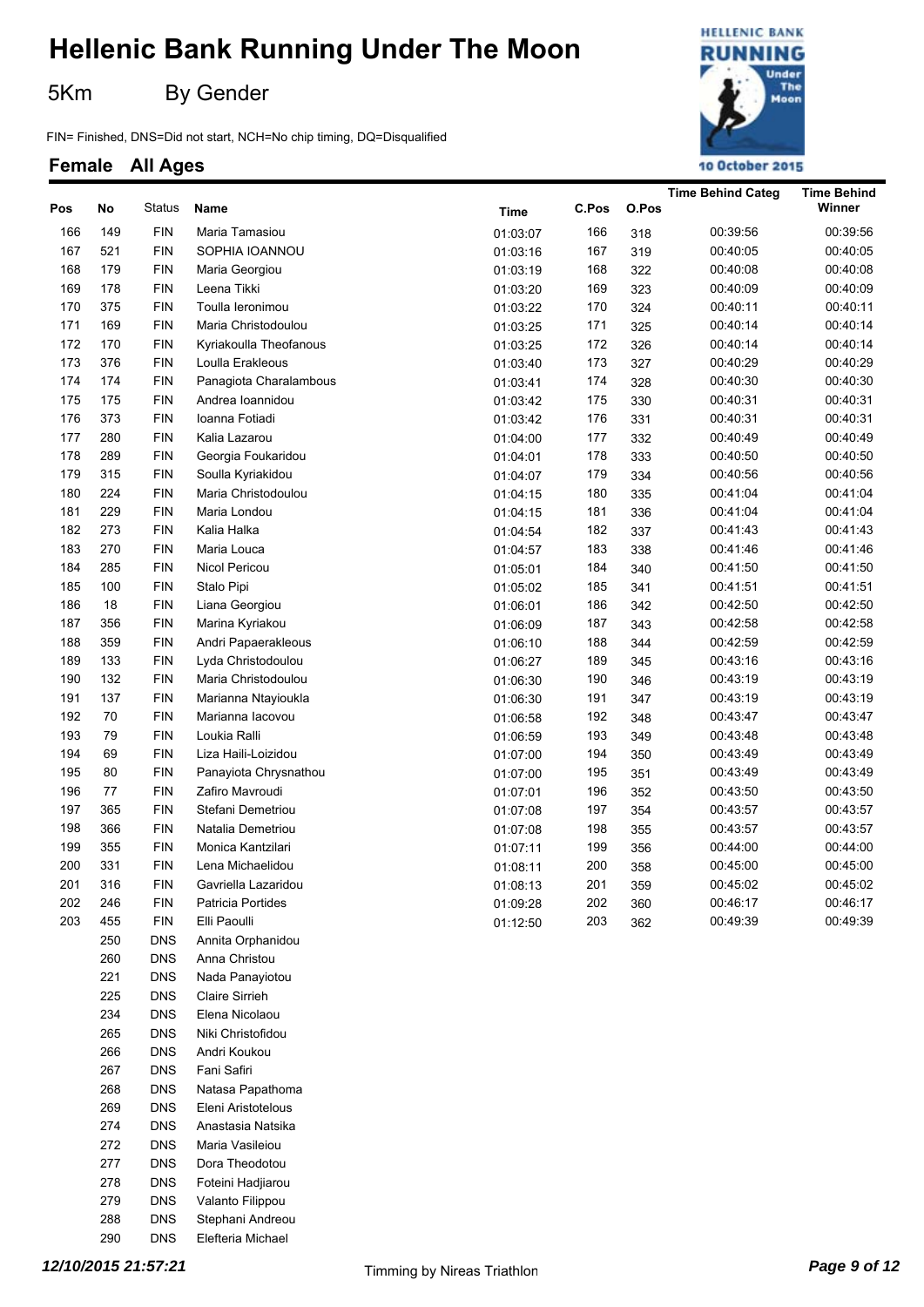5Km By Gender

FIN= Finished, DNS=Did not start, NCH=No chip timing, DQ=Disqualified

#### **Female All Ages**



| Pos | No               | Status     | Name                    |             | C.Pos | O.Pos | <b>Time Behind Categ</b> | <b>Time Behind</b><br>Winner |
|-----|------------------|------------|-------------------------|-------------|-------|-------|--------------------------|------------------------------|
|     |                  |            |                         | <b>Time</b> |       |       |                          |                              |
|     | 284              | <b>DNS</b> | Gina Kyriakides         |             |       |       |                          |                              |
|     | 167              | <b>DNS</b> | Christina Nicolaou      |             |       |       |                          |                              |
|     | 154              | <b>DNS</b> | Yiota Parparinou        |             |       |       |                          |                              |
|     | 158              | <b>DNS</b> | Katerina Georgopoullou  |             |       |       |                          |                              |
|     | 159              | <b>DNS</b> | Iliana Moustakea        |             |       |       |                          |                              |
|     | 148              | <b>DNS</b> | Marianna Zervidou       |             |       |       |                          |                              |
|     | 152              | <b>DNS</b> | Despina Efstathiou      |             |       |       |                          |                              |
|     | 184              | <b>DNS</b> | Margarita Psarra        |             |       |       |                          |                              |
|     | 198              | <b>DNS</b> | Myuome Alasia           |             |       |       |                          |                              |
|     | 199              | <b>DNS</b> | Deborah Akalumhe        |             |       |       |                          |                              |
|     | 201              | <b>DNS</b> | Hauwa Abdullahi         |             |       |       |                          |                              |
|     | 202              | <b>DNS</b> | Nektaria Stratidakis    |             |       |       |                          |                              |
|     | 223              | <b>DNS</b> | ELENA ZACHARIOU         |             |       |       |                          |                              |
|     | 214              | <b>DNS</b> | Christina Demetriou     |             |       |       |                          |                              |
|     | 211              | <b>DNS</b> | Artemis Pavlidou        |             |       |       |                          |                              |
|     | 212              | <b>DNS</b> | Foteini Papadopoulou    |             |       |       |                          |                              |
|     | 206              | <b>DNS</b> | Kalia Loizidou          |             |       |       |                          |                              |
|     | 207              | <b>DNS</b> | Despo Stylianou         |             |       |       |                          |                              |
|     | 208              | <b>DNS</b> | <b>Helen Stassis</b>    |             |       |       |                          |                              |
|     | 209              | <b>DNS</b> | Galina Constantinides   |             |       |       |                          |                              |
|     | 130              | <b>DNS</b> | Elpida Savva            |             |       |       |                          |                              |
|     | 119              | <b>DNS</b> | Maria Yiorkatzi         |             |       |       |                          |                              |
|     | 128              | <b>DNS</b> | Eleni Savva             |             |       |       |                          |                              |
|     | 125              | <b>DNS</b> | <b>Charis Achilleos</b> |             |       |       |                          |                              |
|     | 122              | <b>DNS</b> | Theognosia Georgiou     |             |       |       |                          |                              |
|     | 123              | <b>DNS</b> | Anggela Georgiou        |             |       |       |                          |                              |
|     | 93               | <b>DNS</b> | Ioanna Ioannou          |             |       |       |                          |                              |
|     | 87               | <b>DNS</b> | Katerina Pericleous     |             |       |       |                          |                              |
|     | 83               | <b>DNS</b> | Sofia Skouroupathi      |             |       |       |                          |                              |
|     | 76               | <b>DNS</b> | Stella Toumpa           |             |       |       |                          |                              |
|     | 103              | <b>DNS</b> | Elena Anastassiadou     |             |       |       |                          |                              |
|     | 104              | <b>DNS</b> | Anastazia Louca         |             |       |       |                          |                              |
|     | 97               | <b>DNS</b> | Kiki Papadopoulou       |             |       |       |                          |                              |
|     | 98               | <b>DNS</b> | Anthi Ornithari         |             |       |       |                          |                              |
|     | 101              | <b>DNS</b> | Maria Pallikara         |             |       |       |                          |                              |
|     | $17\,$           | <b>DNS</b> | Stella Stoupa           |             |       |       |                          |                              |
|     | 12               | <b>DNS</b> | Paula Pantelidou        |             |       |       |                          |                              |
|     | 13               | <b>DNS</b> | Sophia Skouroupathi     |             |       |       |                          |                              |
|     | $\mathbf{1}$     | <b>DNS</b> | Niki Nikolaidou         |             |       |       |                          |                              |
|     | 10               | <b>DNS</b> | Marina Frantzidou       |             |       |       |                          |                              |
|     | 4                | <b>DNS</b> | Tatiana Nikolaou        |             |       |       |                          |                              |
|     | 5                | <b>DNS</b> | Svetlana Eutuxiou       |             |       |       |                          |                              |
|     | 6                | <b>DNS</b> | Maria Vovidou-Iliescu   |             |       |       |                          |                              |
|     | $\boldsymbol{7}$ | <b>DNS</b> | Chrystalleni Sarri      |             |       |       |                          |                              |
|     | 27               | <b>DNS</b> | Xenia                   |             |       |       |                          |                              |
|     | 29               | <b>DNS</b> | Anna Younaris           |             |       |       |                          |                              |
|     | 47               | <b>DNS</b> | Christina Polemitou     |             |       |       |                          |                              |
|     | 41               | <b>DNS</b> | Iro Pharmaka            |             |       |       |                          |                              |
|     | 45               | <b>DNS</b> | Marianna Zanneti        |             |       |       |                          |                              |
|     | 71               | <b>DNS</b> | Photini Patasalidou     |             |       |       |                          |                              |
|     | 63               | <b>DNS</b> | Petra Argyrou           |             |       |       |                          |                              |
|     | 65               | <b>DNS</b> | Nasia Kyriakou          |             |       |       |                          |                              |
|     |                  |            |                         |             |       |       |                          |                              |
|     | 66               | <b>DNS</b> | Stella Loizou           |             |       |       |                          |                              |
|     | 60               | <b>DNS</b> | Franscesca Avgousti     |             |       |       |                          |                              |

61 DNS Sophia Bober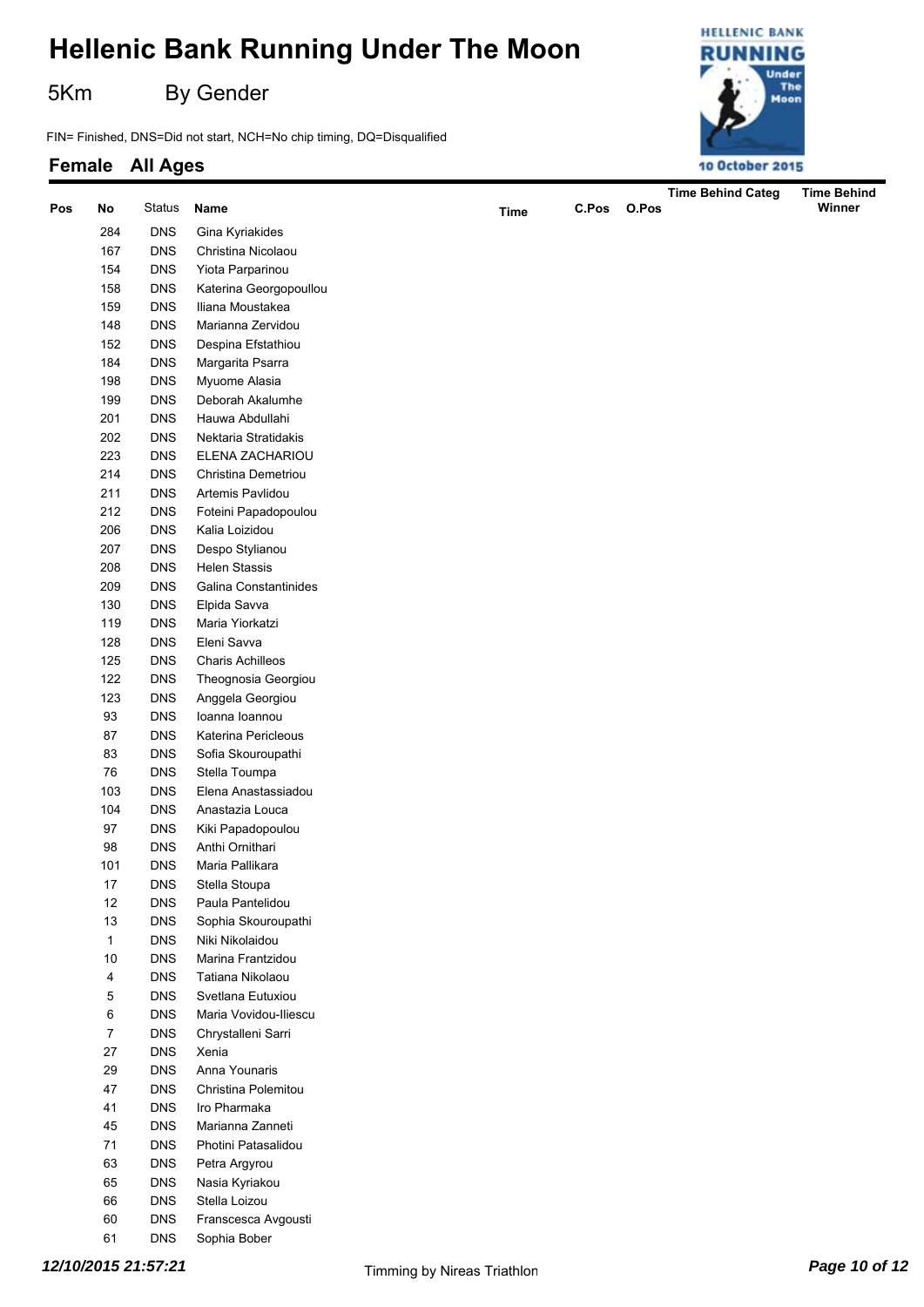5Km By Gender

FIN= Finished, DNS=Did not start, NCH=No chip timing, DQ=Disqualified



|     |      |            |                                   |             |       |       | <b>Time Behind Categ</b> | <b>Time Behind</b> |
|-----|------|------------|-----------------------------------|-------------|-------|-------|--------------------------|--------------------|
| Pos | No   | Status     | Name                              | <b>Time</b> | C.Pos | O.Pos |                          | Winner             |
|     | 58   | <b>DNS</b> | Jenny Solomonidou                 |             |       |       |                          |                    |
|     | 56   | <b>DNS</b> | Elena Chrysou                     |             |       |       |                          |                    |
|     | 360  | <b>DNS</b> | Andri Antoniou                    |             |       |       |                          |                    |
|     | 361  | <b>DNS</b> | Christina Antoniou                |             |       |       |                          |                    |
|     | 378  | <b>DNS</b> | Rona Petri                        |             |       |       |                          |                    |
|     | 348  | <b>DNS</b> | Evanthia Hadjimatheou             |             |       |       |                          |                    |
|     | 344  | <b>DNS</b> | Olympia Charalambous              |             |       |       |                          |                    |
|     | 341  | <b>DNS</b> | Elisavet Timotheou                |             |       |       |                          |                    |
|     | 342  | <b>DNS</b> | Maria Papapetrou                  |             |       |       |                          |                    |
|     | 321  | <b>DNS</b> | Irina Georgiadou                  |             |       |       |                          |                    |
|     | 322  | <b>DNS</b> | Maria Hadjivasiliou               |             |       |       |                          |                    |
|     | 307  | <b>DNS</b> | Katerina Argyrou                  |             |       |       |                          |                    |
|     | 308  | <b>DNS</b> | Maria Kalogerou                   |             |       |       |                          |                    |
|     | 314  | <b>DNS</b> | Anna Achilleos                    |             |       |       |                          |                    |
|     | 318  | <b>DNS</b> | Rimma Tsatsalide                  |             |       |       |                          |                    |
|     | 399  | <b>DNS</b> | Vasiliki Zenonos                  |             |       |       |                          |                    |
|     | 404  | <b>DNS</b> | Maria Alexandrou                  |             |       |       |                          |                    |
|     | 385  | <b>DNS</b> | Anastasia Kozelidi                |             |       |       |                          |                    |
|     | 380  | <b>DNS</b> | Elena Charalambous                |             |       |       |                          |                    |
|     | 381  | <b>DNS</b> | Elena Theodorou                   |             |       |       |                          |                    |
|     | 382  | <b>DNS</b> | Nicola Christodoulides            |             |       |       |                          |                    |
|     | 415  | <b>DNS</b> |                                   |             |       |       |                          |                    |
|     | 429  | <b>DNS</b> | Georgia Leonidou<br>Andri Ioannou |             |       |       |                          |                    |
|     | 446  | <b>DNS</b> | Mikaela Karanniki                 |             |       |       |                          |                    |
|     | 440  | <b>DNS</b> | Stalo Trillidou                   |             |       |       |                          |                    |
|     | 437  | <b>DNS</b> | Chara Tsioutta                    |             |       |       |                          |                    |
|     | 438  | <b>DNS</b> | Annie Frantzi                     |             |       |       |                          |                    |
|     | 512  | <b>DNS</b> | Evaggelia Filimonos               |             |       |       |                          |                    |
|     | 516  | <b>DNS</b> | CAROLINA CANNA                    |             |       |       |                          |                    |
|     | 501  | <b>DNS</b> | Katerina Yiakoumi                 |             |       |       |                          |                    |
|     | 502  | <b>DNS</b> | Popi Chrysanthou                  |             |       |       |                          |                    |
|     | 459  | <b>DNS</b> | Georgia Neophytou                 |             |       |       |                          |                    |
|     | 463  | <b>DNS</b> | Pinelopi Koulloupa                |             |       |       |                          |                    |
|     | 482  | <b>DNS</b> | Mirsini Salamouri                 |             |       |       |                          |                    |
|     | 620  | <b>NCH</b> | Maria Demetriou                   |             |       |       |                          |                    |
|     | 720  | <b>NCH</b> | Eleftheria Zannetou               |             |       |       |                          |                    |
|     | 721  | <b>NCH</b> | Athina Palantzi                   |             |       |       |                          |                    |
|     | 722  | <b>NCH</b> | Amal Lazarou                      |             |       |       |                          |                    |
|     | 3330 | <b>NCH</b> | Eleni                             |             |       |       |                          |                    |
|     | 529  | <b>NCH</b> | Angela Gregoriou                  |             |       |       |                          |                    |
|     | 535  | <b>NCH</b> | Sophia Marmara                    |             |       |       |                          |                    |
|     | 614  | <b>NCH</b> | Emily Kouma                       |             |       |       |                          |                    |
|     | 615  | <b>NCH</b> | Andria Ioannou                    |             |       |       |                          |                    |
|     | 616  | <b>NCH</b> | Athanasia Siama                   |             |       |       |                          |                    |
|     | 617  | <b>NCH</b> | Maria Tsoukka                     |             |       |       |                          |                    |
|     | 527  | <b>DNS</b> | Elli Paoulli                      |             |       |       |                          |                    |
|     | 524  | <b>DNS</b> | Yiota Hadjigregoriou              |             |       |       |                          |                    |
|     | 525  | <b>DNS</b> | Eleni Constandinou                |             |       |       |                          |                    |
|     | 653  | <b>NCH</b> | Poly Toumba                       |             |       |       |                          |                    |
|     | 655  | <b>NCH</b> | Ioanna Constantinmou              |             |       |       |                          |                    |
|     | 656  | <b>NCH</b> | Mariella Constantinou             |             |       |       |                          |                    |
|     | 657  | <b>NCH</b> | Nagia Constantinou                |             |       |       |                          |                    |
|     | 658  | <b>NCH</b> | Lena Drakou                       |             |       |       |                          |                    |
|     | 562  | <b>NCH</b> | Constantia Deloitte               |             |       |       |                          |                    |
|     | 639  | <b>NCH</b> | Andria Nicolaidou                 |             |       |       |                          |                    |